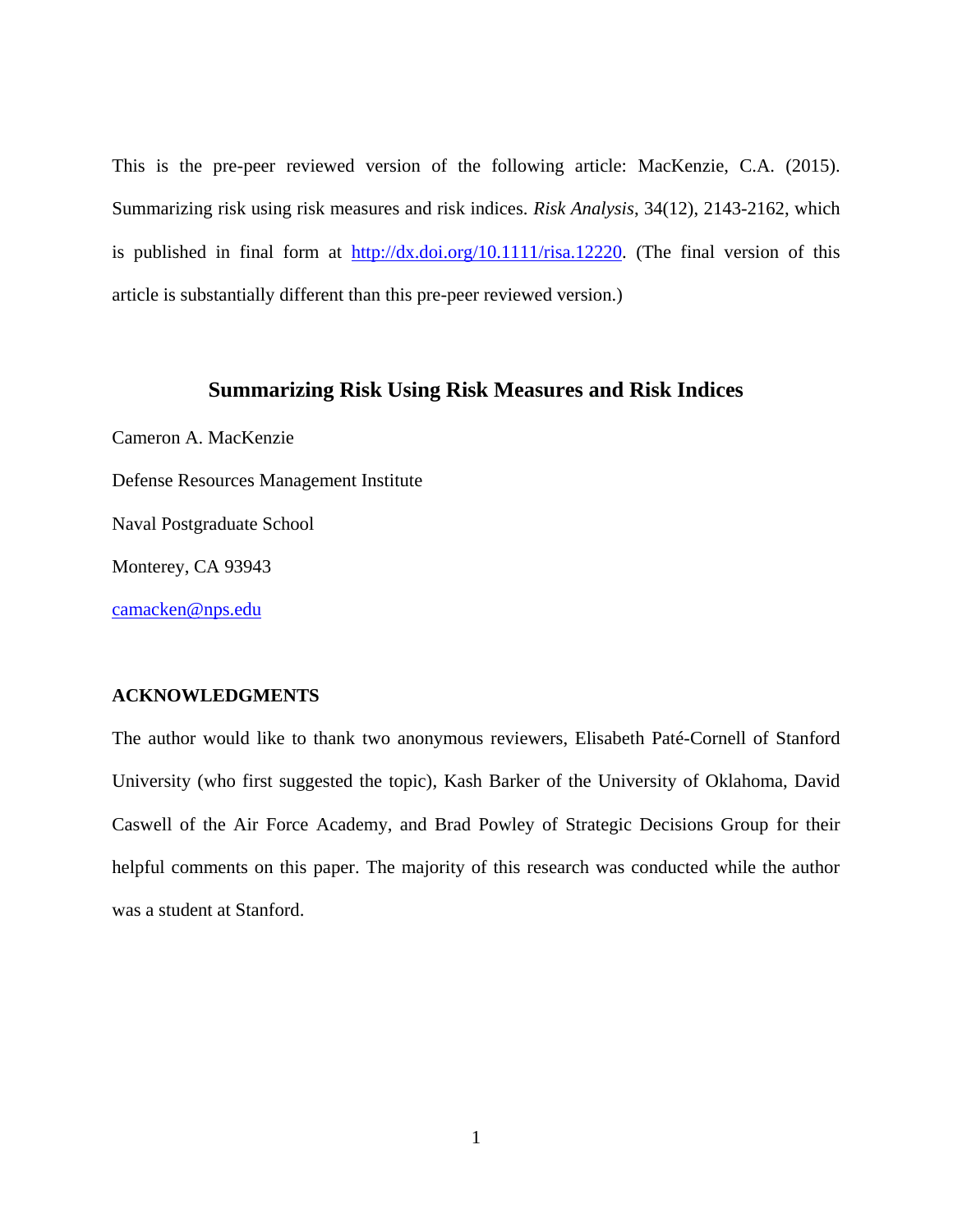# **ABSTRACT**

Our society is fascinated with risk in many different areas and disciplines. One of the main ways to describe and communicate the level of risk is through risk indices, which summarize risk using numbers or categories such as words, letters, or colors. These indices are used to communicate risks to the public, understand how risk is changing over time, compare among different risks, and support decision making. This paper emphasizes the importance of describing risk with a probability distribution, developing a numerical risk measure that summarizes the probability distribution, and finally translating the risk measure to an index. Measuring the risk is the most difficult part and requires the analyst to summarize a probability distribution into one or possibly a few numbers. The risk measure can then be transformed to a numerical or categorical index. We apply the method outlined in this paper to construct a risk index that compares the risk of fatalities in aviation and highway transportation.

**Keywords**: risk measure, risk index, transportation, risk communication

### **1. INTRODUCTION**

Our society is preoccupied with the subject of risk. From financial risk to the risk of a terrorist attack to the risk of disease, individuals want to understand how a disastrous event may affect them and how they can avoid it. With so many different types of risks present in modern society, risk indices have increasingly become an important way to communicate the seriousness of a risk. A search for the term "risk index" in Google Scholar returns 980 results for the year 2001 compared to 4,460 results for the year 2011 even though a search for the term "risk" returns more than three times as many results for 2001 as for 2011. It would appear that risk indices are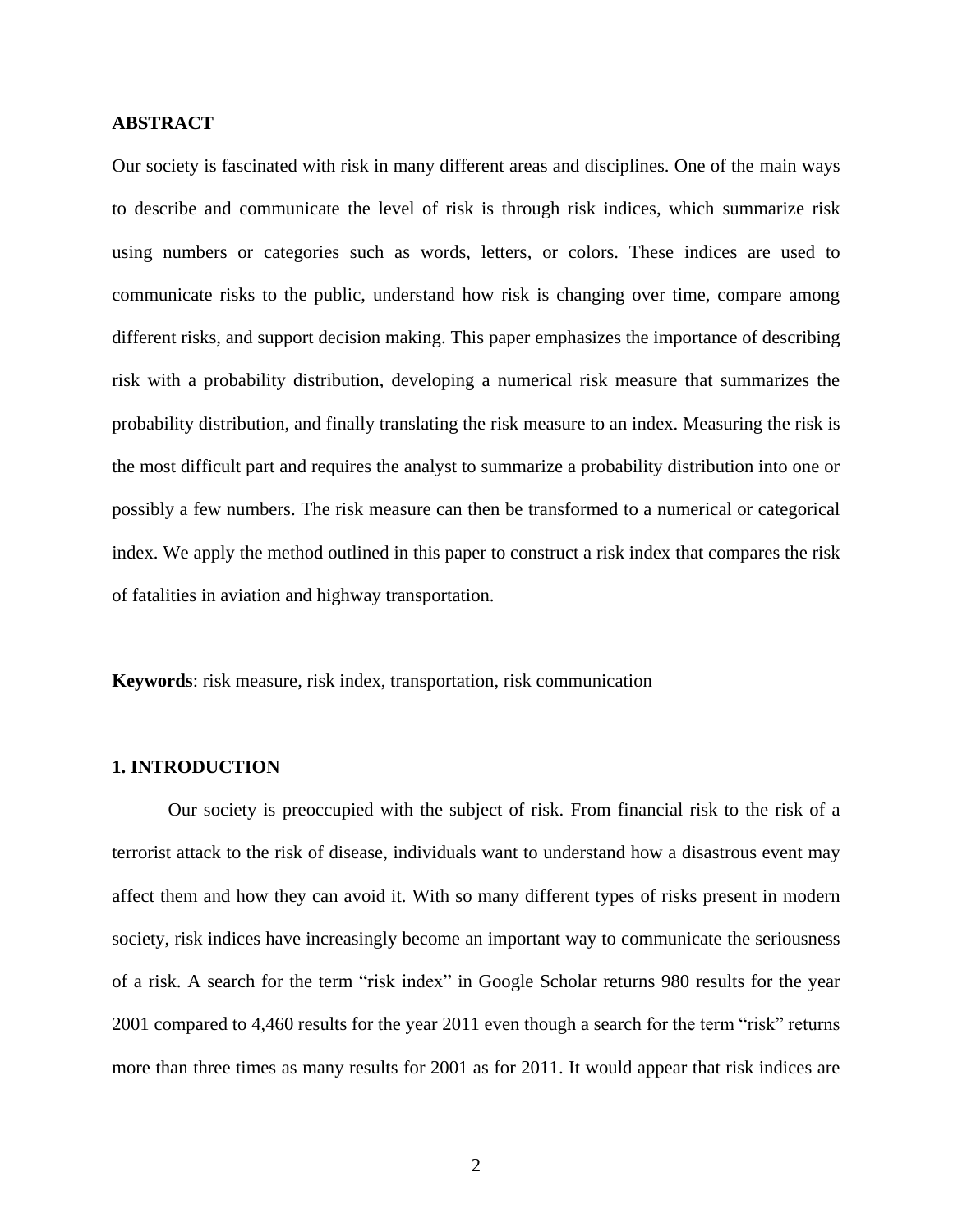outpacing the risks that they measure. The increasing popularity of risk indices demands a careful study of risk indices and the best ways to construct a risk index.

Three well-known examples of risk indices, which summarize the risk of an event via a single number or category, demonstrate their wide variety. The American Society of Civil Engineers<sup>(1)</sup> uses a letter grade to rate the quality of U.S. infrastructure; value-at-risk is a single number that describes how much a portfolio could lose at a specified probability level; and the now-defunct Homeland Security Advisory System used a color and word categorization to describe the national security threat level. First, each index summarizes risk differently: one uses letters, another uses real numbers, and the third uses colors with word descriptors. Second, each risk index covers a different discipline: engineering, financial, and security. Third, the purposes of the indices vary: the letter grades are used to motivate investment and attention on U.S. infrastructure, an investment firm usually calculates value-at-risk for its own internal benefit, and the Homeland Security Advisory System was designed to communicate the risk of terrorism to an entire nation.

As these three examples show, risk indices can have varied purposes. A risk index usually attempts to fulfill at least one of the following objectives.

- Describe risk accurately
- Communicate the level of risk
- Compare among different risks
- Identify the most serious risk
- Translate how risk changes over time
- Measure the effectiveness of risk-reduction strategies
- Recommend actions for a given level of risk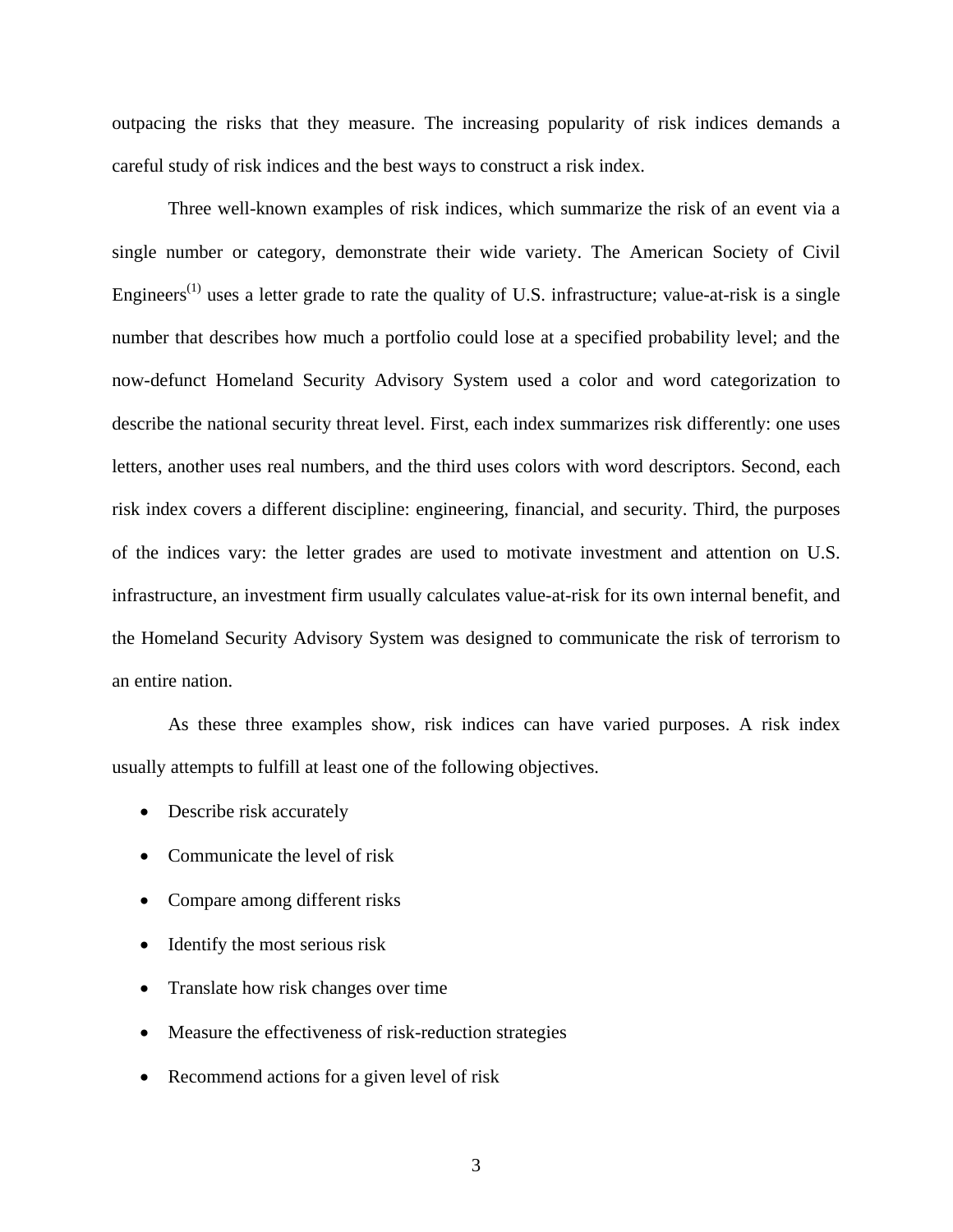Despite the different goals, audiences, and means of constructing risk indices, this paper offers general recommendations to aid in the construction of a risk index for any discipline. We argue that the specific goals and intended audience of a risk index should determine the final form of the index. Because risk indices summarize risks into a single metric, careful decision making where risk is present should eschew the index in favor of a more complete description of risk. As  $\text{Cox}^{(2)}$  demonstrates, selecting among different risk reduction strategies should rely on both the cost and effectiveness of each strategy.

<span id="page-3-0"></span>In order to arrive at guidelines for constructing a risk index, Section 2 first defines a risk index and distinguishes it from a risk measure. An analyst who wants to create a risk index should first calculate a numerical risk measure and second translate that measure to an index. Section 3 categorizes the different choices for a numerical risk measure and explores the possibility of creating a measure composed of multiple numbers. We discuss some of the advantages and disadvantages of each type of risk measure. Section 4 develops options for how an analyst can use the numerical measure to create a risk index. Section 5 applies the variety of risk measures and indices to an illustrative example focusing on the risk of transportation. The conclusion describes how the above objectives can help determine the most appropriate type of risk index.

### **2. STEPS TO CREATING A RISK INDEX**

The term risk index is frequently used but rarely defined. In economics, where the subject of indices has been explored both theoretically and practically, indices are "statistical summaries used to compare different situations, times, conditions, or objects."<sup>(3)</sup> Similarly, a risk index summarizes the risk of an event or situation by using numbers or categorical values for the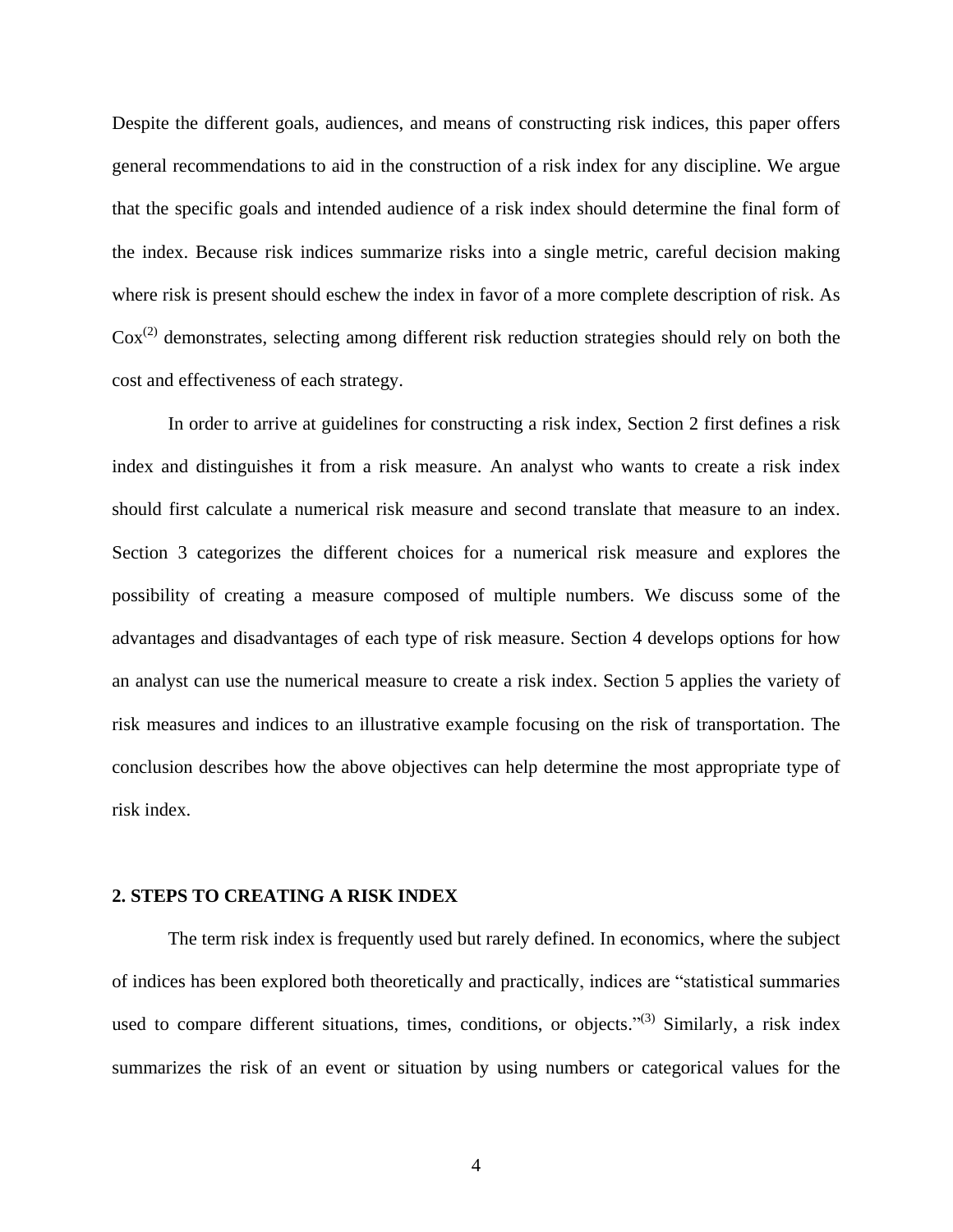purpose of identifying and comparing risks. Summarizing information appeals to all of us who want to feel informed but do not have time to fully digest the entirety of the information.

Before exploring how risk can be summarized, one must understand the most complete way to describe risk. In the tradition of probabilistic risk analysis, risk is best defined as a combination of the probability of an unwanted event occurring and the severity or consequences if that event occurs.<sup>(4,5)</sup> Fully describing risk involves calculating a probability distribution over the range of possible consequences for an event. A risk index is therefore a summary of the probability distribution over the range of possible consequences.

The terms risk measure and risk index are often used synonymously, and both attempt to summarize risk through a single value. This paper makes an important distinction between the two. A risk measure is a numerical summary of risk, and that number is a real number. As will be discussed later, we also allow the measure to be a vector of real numbers. A risk index can also be a real number, but it is often composed of ordinal numbers, letters, words, or colors, thus widening the means of communicating risk to the user. We view risk measures to be a subset of risk indices.

To construct a risk index, an analyst should first develop a probability distribution over the range of consequences that fully describe the risk of an event, investment, or project. Next, the analyst should develop a numerical measure that accurately summarizes the probability distribution. Finally, the risk measure can be translated to a different scale (like a color or ordinal number) to communicate the risk to a larger audience. Many experts  $(6,7,8,9)$  have described how to conduct probabilistic risk analysis, and this paper focuses on the last two steps. The next section discusses and comments on some of the commonly used approaches for calculating a risk measure.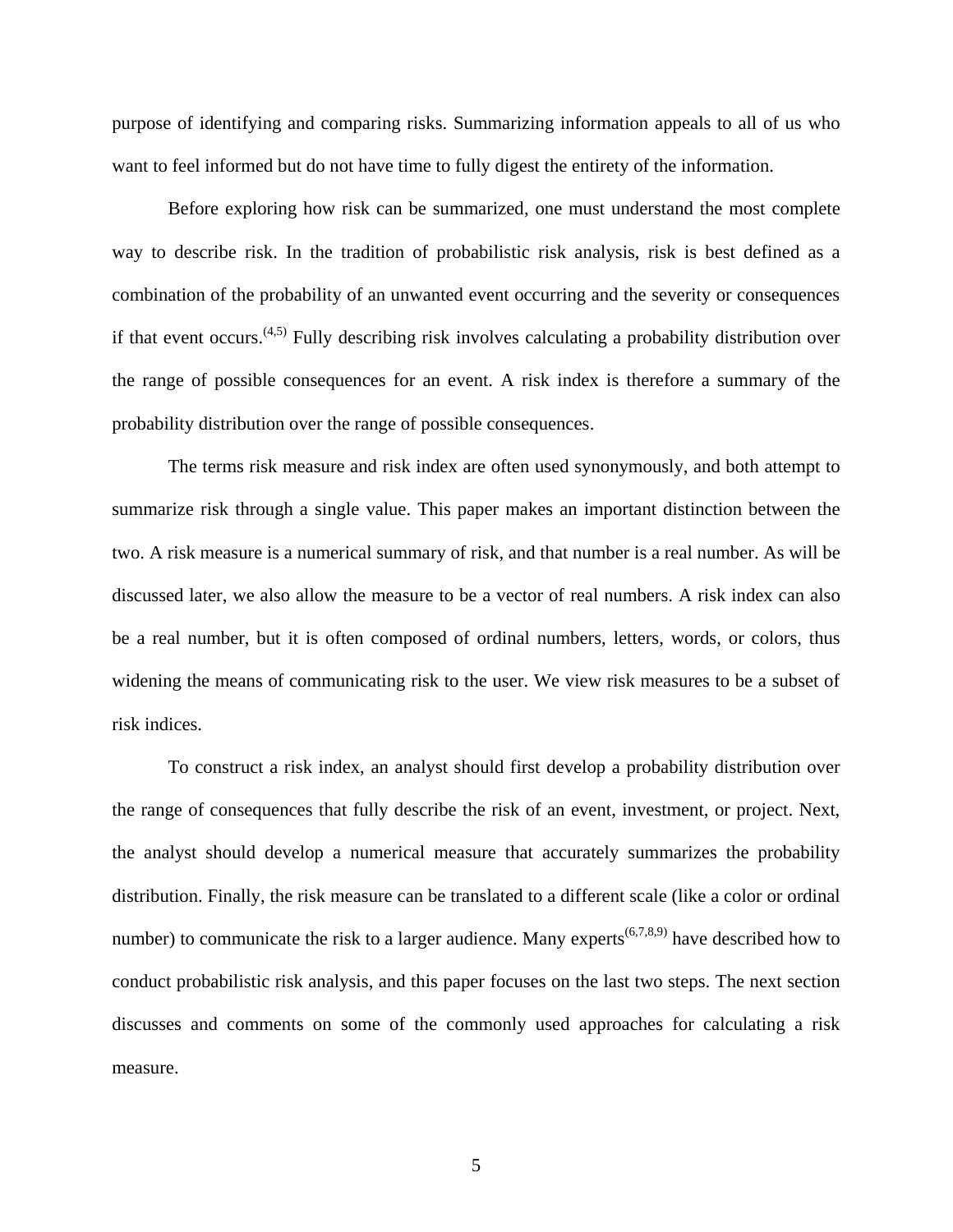### **3. CHOICES FOR RISK MEASURES**

We classify the many different risk measures in use today into four general categories: moments of a probability distribution, quantiles of a distribution, disutility functions, and combined factors. Each of these risk measures has positive and negative aspects. We also discuss how a risk measure can also be composed of multiple numbers such as the first two moments of a distribution or three different quantiles.

This paper uses a random variable  $X$  to represent the consequences of an event whose risk we are interested in measuring.  $X < 0$  implies negative or adverse consequences (e.g., money lost on an investment, deaths resulting from an event);  $X > 0$  implies positive consequences; and  $x_1 < x_2$  indicates that  $x_1$  has worse consequences than  $x_2$ .

# **3.1. Moments of a Distribution**

In statistics, moments are the most accurate ways to summarize a probability distribution, and they can serve as good measures of risk. The mean value is perhaps the most frequently used risk measure, and the risk of an event may be stated as the mean or expected value.  $(2,10,11)$ Standard deviation can also serve as a measure of risk, especially in finance, and the greater variability, the more risk to which an individual is exposed. Relying on just one of these measures can ignore important information. The mean fails to convey any information about the spread of the distribution, and only relying on standard deviation as a risk measure is problematic because it gives no indication of the central tendency. Using standard deviation as a measure of risk could lead to situations where a decision maker prefers a certain outcome of no gain or loss to a highly variable situation where only positive outcomes are possible.  $(12)$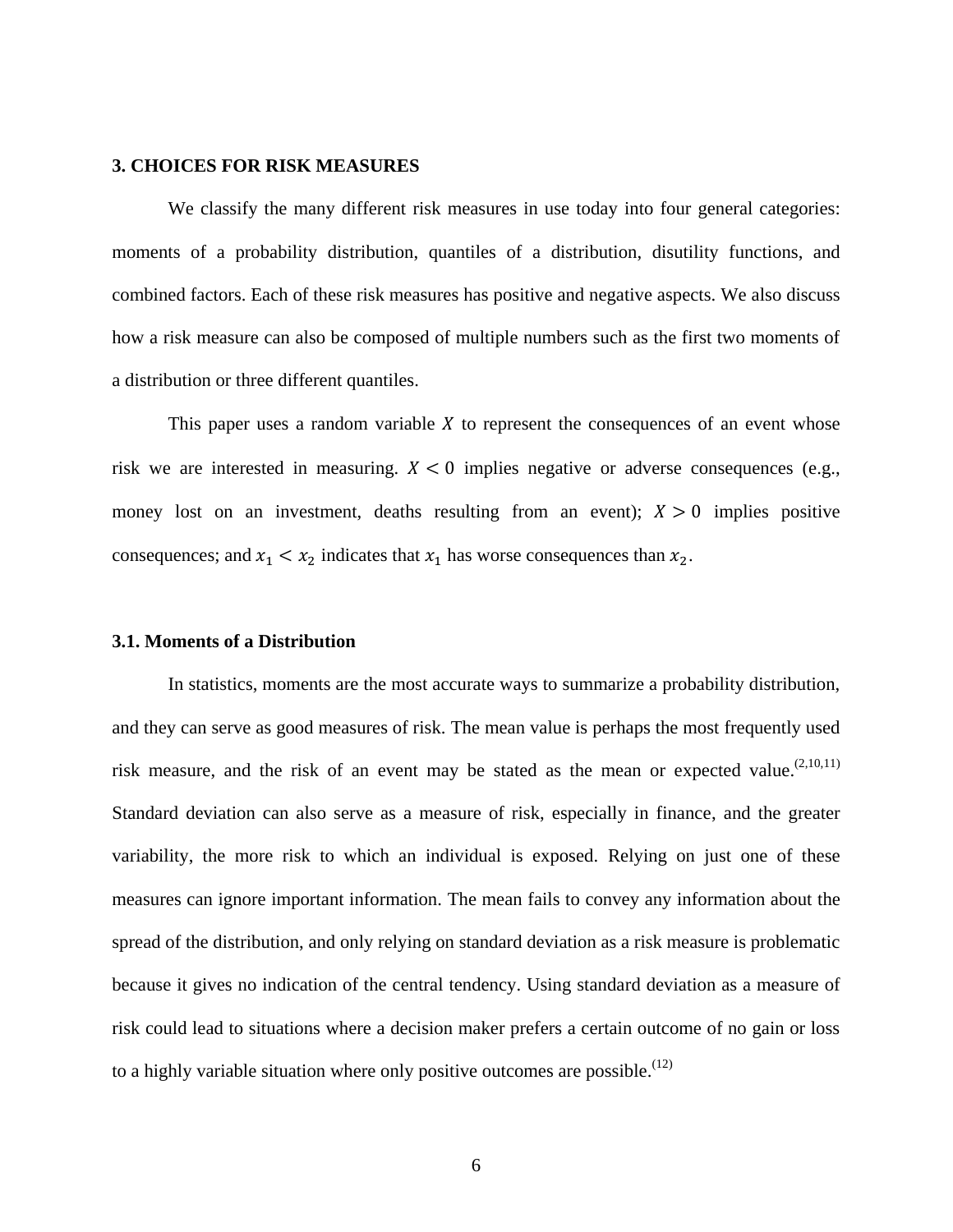A risk measure may combine the first two moments into a single number in order to incorporate both the location and spread of the probability distribution. Based on Vrijling et al.,<sup>(13)</sup> we present a measure  $M(X)$  in Eq. (1) that is a weighted sum of the mean  $\mu(X)$  and standard deviation  $\sigma(X)$  where k is a risk aversion parameter. Because the risk measure is a function of the negative of the mean, the measure gets larger as consequences worsen.

$$
M(X) = -\mu(X) + k\sigma(X) \tag{1}
$$

Risk neutrality implies  $k = 0$ , and risk aversion implies that  $k > 0$ . The k parameter can be tailored to reflect an individual's willingness to trade off between the mean and the standard deviation.

# **3.2. Quantiles of a Distribution**

Risk analysis often focuses on extreme events, which are low-probability, highconsequence events. The quantile of a distribution can measure these high-consequence events, where the *q*-quantile is the value of the consequences x at probability q such that  $q = P(X \le x)$ . Perhaps the best example of using a quantile as a risk measure is value-at-risk (VAR). With origins dating to the early twentieth century but popularized in the 1990s, VAR is defined as the worst loss that might be expected from holding a security or portfolio given a specified level of probability.<sup>(14)</sup> VAR does not, however, describe the maximum possible loss or take into account losses that exceed VAR. Because VAR is not a convex function, it does not necessarily encourage diversification of risky investments, which is a desirable characteristic of financial risk measures. (15,16)

Conditional value-at-risk (CVAR) calculates the expected value given that losses exceed VAR, and it better captures the extreme tails and encourages portfolio diversification. (17,18)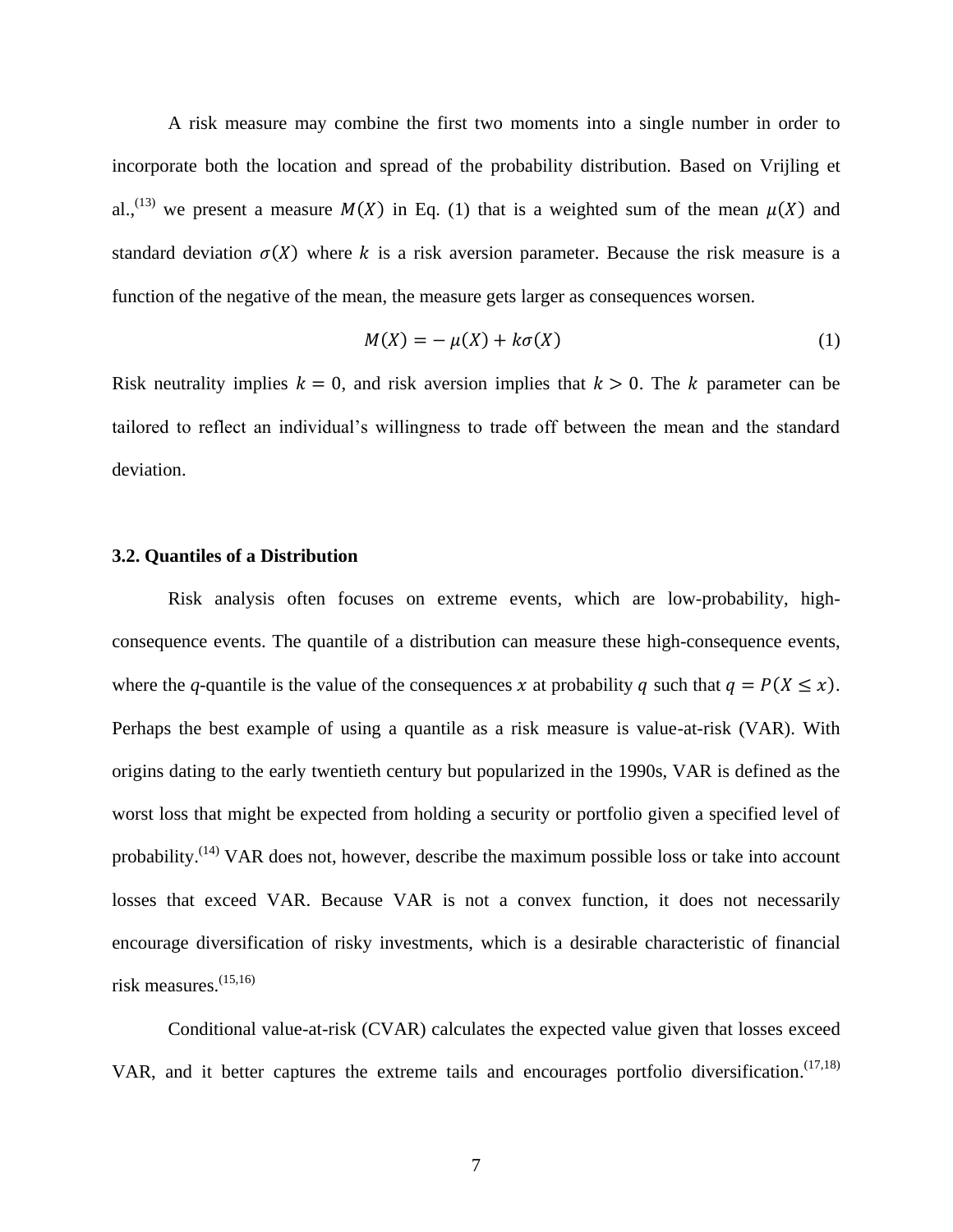Although CVAR was introduced as remains most popular as a financial risk measure, it has also been proposed to measure the risk of transporting hazardous materials,  $(19)$  industrial production under uncertain demand,  $(20)$  and wait times at hospitals.  $(21)$  This measure has been suggested as a useful tool for analyzing engineering risk as part of the partitioned multiobjective risk method which seeks to find Pareto optimal sets of alternatives based on different measures of risk.<sup> $(9,22)$ </sup>

Although measures based on a quantile of a distribution can describe the risk of extreme events to a greater degree than mean or variance, they do not account for risks that are less extreme than the chosen quantile. Two distributions could be identical for all values less than the value corresponding to  $q$  but differ for values greater than VAR, and a risk measure based on quantiles would be the same for these two distributions. Using a quantile of a distribution as a risk measure seems most suitable if it is used in concert with a measure representing the average risk or if the analyst is primarily concerned with extreme events and can ignore less extreme risk scenarios.

### **3.3. Disutility Functions**

The third type of risk measure is based on disutility functions. Because utility functions provide a solid foundation for making decisions under uncertainty, measuring risk with these functions is a natural extension. <sup>(23,24)</sup> Expected disutility is given in Eq. (2) where  $V(x)$  is the disutility function and  $f_X(x)$  is a probability density function over the potential outcomes.

$$
M(X) = \int_{-\infty}^{\infty} V(x) f_X(x) dx \tag{2}
$$

Disutility functions are decreasing functions where one of the parameters usually represents an individual's tolerance for (or willingness to accept) risk.<sup> $(25)$ </sup> If the risk measure is designed to only capture potential losses (downside risk), the upper limit of integration should be zero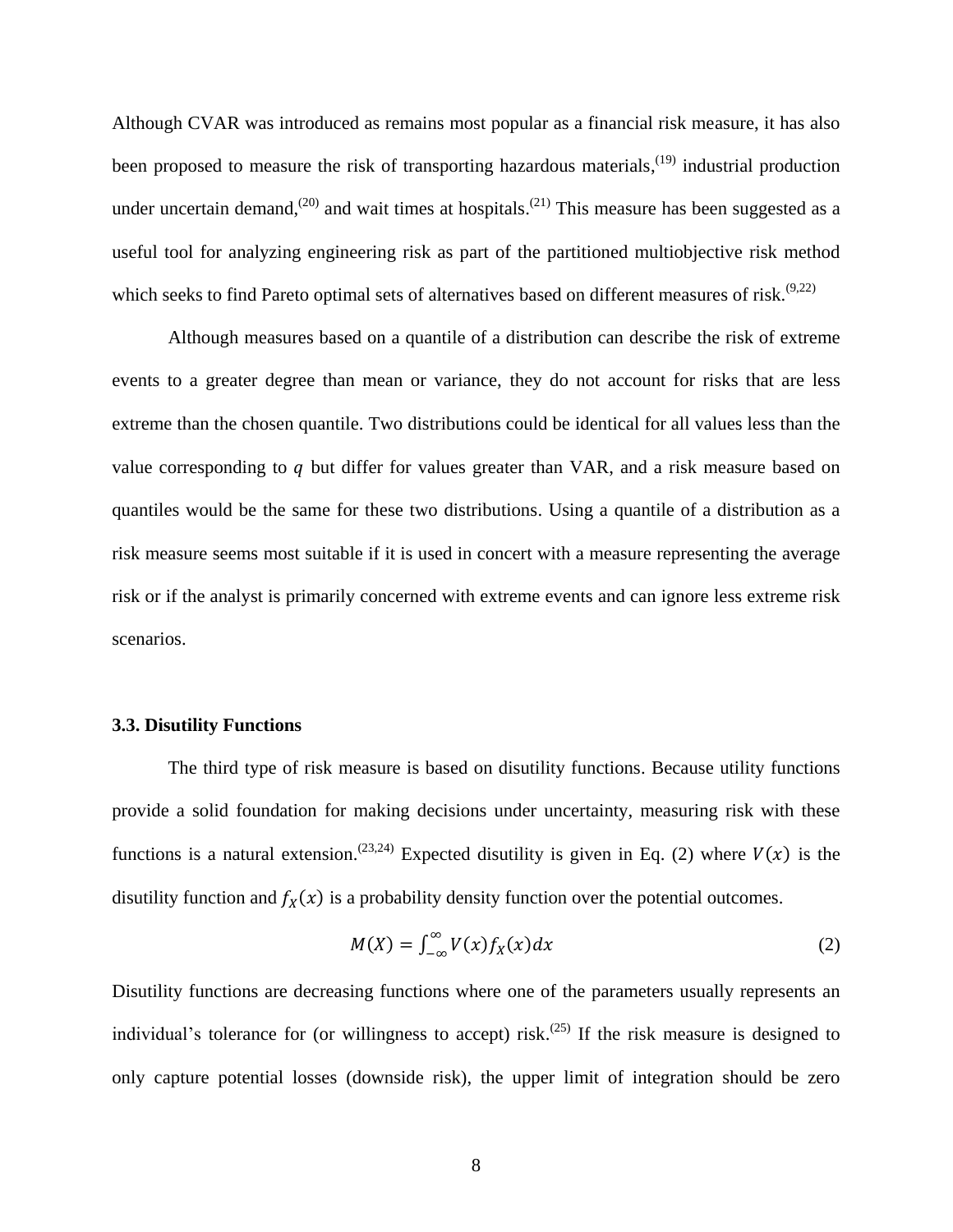instead of positive infinity. Risk measures based on a disutility or utility function have been advocated in finance because these functions encourage portfolio diversification, <sup>(18)</sup> provide a consistent measure of risk over time,  $(26,27)$  and can be modified to incorporate uncertainty in the probability distribution for an investment.<sup>(28)</sup>

Although many different disutility functions may be appropriate, this paper will focus on exponential disutility and the *α*-*t* model. The exponential disutility function is given in Eq. (3) where  $\gamma$  reflects an individual's tolerance for risk.

If risk averse, 
$$
V(x) = e^{-\gamma x} - 1
$$
,  $\gamma > 0$   
If risk neutral,  $V(x) = -x$   
If risk seeking,  $V(x) = 1 - e^{-\gamma x}$ ,  $\gamma < 0$  (3)

All of these functions are positive when  $x < 0$ , and the disutility function equals 0 if  $x = 0$ .

Another possible disutility function defines risk as a failure to meet a target outcome or objective. Fishburn<sup>(29)</sup> generalized this viewpoint in the  $\alpha$ -*t* model, which is defined in Eq. (4) where  $t$  is a fixed upper bound so that only consequences below this upper bound are included in the risk measure, and  $\alpha$  characterizes the risk attitude.

$$
M(X) = \int_{-\infty}^{t} (t - x)^{\alpha} f_X(x) dx \tag{4}
$$

The parameter  $\alpha < 1$  implies risk seeking,  $\alpha = 1$  implies risk neutrality, and  $\alpha > 1$  implies risk aversion. A typical value for t is 0, which indicates that only outcomes where  $x < 0$  will be included in the risk measure.

Both the exponential disutility and the  $\alpha$ -*t* model can be transformed so that the units of the risk measure are in the same units as the consequences *x*. This can be accomplished by taking the inverse function of the disutility function: for exponential disutility,  $V^{-1}(M(X))$  where  $V^{-1}(\cdot)$  is the inverse function of Eq. (3) and  $t - M(X)^{1/\alpha}$  for the *α*-*t* model.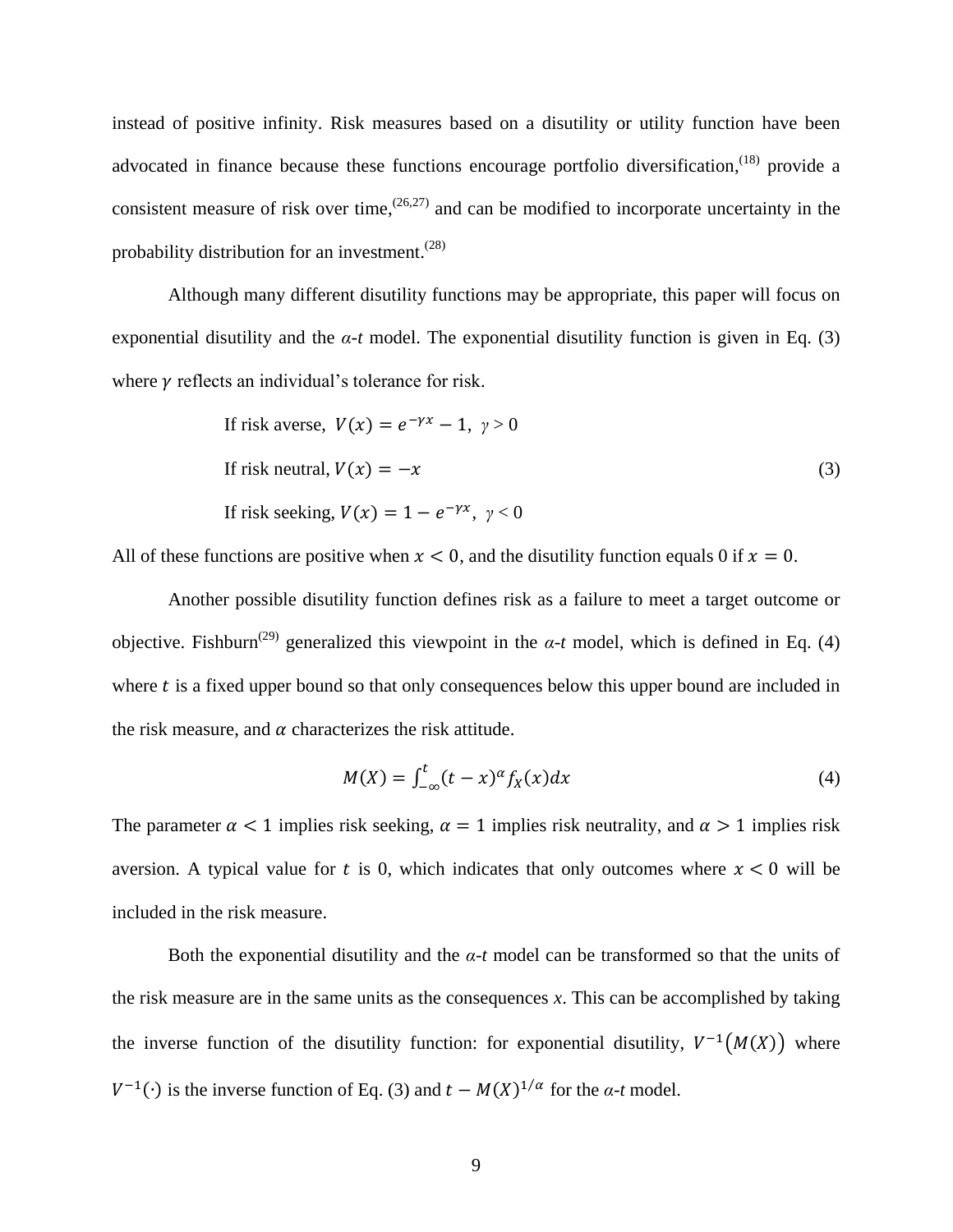Estimating the risk attitude parameter poses the most difficult obstacle for using a risk measure based on disutility. If multiple individuals are going to use the risk measure, as is usually the case, determining a single risk attitude parameter that can be used for the entire group may be impossible. Even if everybody's risk attitude could be assessed, individuals have different tolerances for risk,  $(30,31)$  and one measure will likely not accurately reflect each individual's attitude toward risk.

#### **3.4. Functions of Indicators or Factors**

The fourth category of risk measures are those based on factors or indicators which are aggregated together. Several factors that are related to the risk of the event are aggregated together, often through a weighted linear combination of the factors.<sup>(32)</sup> Some risk measures or indices based on factors describe the risk of earthquakes,  $(33)$  hurricanes,  $(34)$  climate change,  $(35)$  and terrorist activity. (36)

One reason indices or measures based on aggregating different factors are popular is because these factors or indicators can usually be measured or easily assessed from experts. When data are available, regression can be deployed to calculate the weighting parameters. Aggregating these factors through a functional form makes the measure appear objective, and the challenging task of estimating a probability distribution is usually not necessary.

As deterministic functions, these measures frequently fail to account for the uncertainty that is inherent in risk. Even when they incorporate uncertainty, they treat uncertainty or the frequency of the event as another indicator or factor rather than using a true probability distribution. For example, failure mode and effect analysis (FMEA), a risk measure used frequently in industry to identify points of failure in a process or system, measures the frequency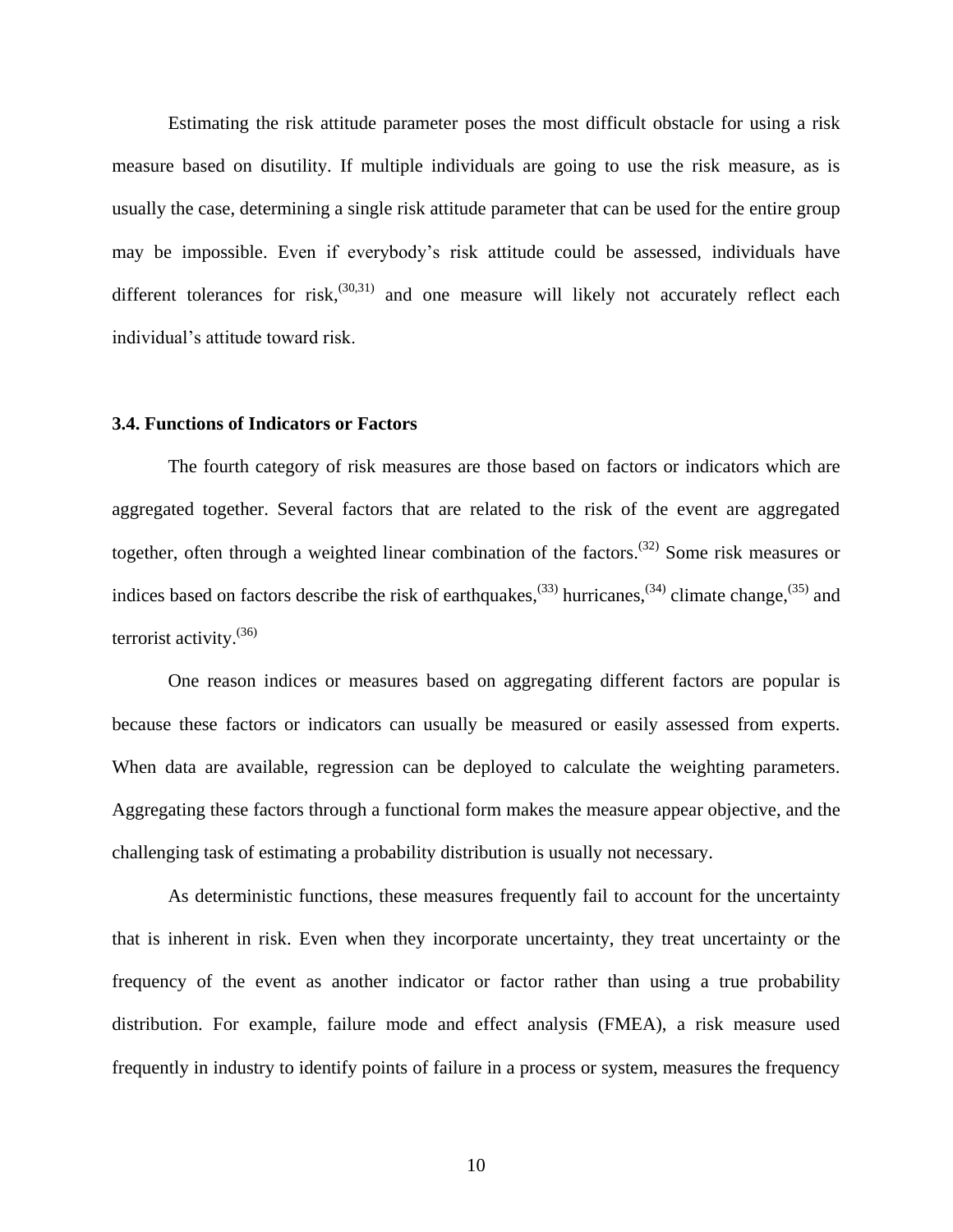of a problem, the likelihood the problem will not be detected, and the severity on ten-point scales. The risk priority number is calculated as the product of the three factors. As Gilchrist<sup> $(37)$ </sup> and Ben-Daya and Raouf<sup>(38)</sup> discuss, this method can generate some serious inconsistencies. FMEA assumes each factor is linear with respect to the risk priority number, which may not be the case. According to FMEA, if severity and frequency have the same score on the ten-point scale, reducing the severity by one point is equivalent to reducing the frequency by one point. However, if frequency were measured with probability and severity were measured with a real quantity like cost, reducing either frequency or severity might be a much better risk-reduction strategy.

#### **3.5. Risk Measures of Multiple Values**

Using a risk measure composed of two or three values conveys more information than a measure based on a single value. A risk measure based on the moments of the distribution can include both the mean and standard deviation of the probability distribution. Investment science has traditionally used mean-variance analysis to evaluate and compare different investments. This measure conveys both the location and the spread of the distribution, and the closer the distribution is to a normal distribution, the more the mean and standard deviation fully describe the distribution.

In order to emphasize extreme events without ignoring less extreme scenarios, a threenumber measure may be composed of different quantiles, like the 0.05, 0.50, and 0.95 quantiles. Such a description could communicate a fairly accurate picture of the probability distribution. People interested could compare the risks of two different events on a quantile-by-quantile basis. (39)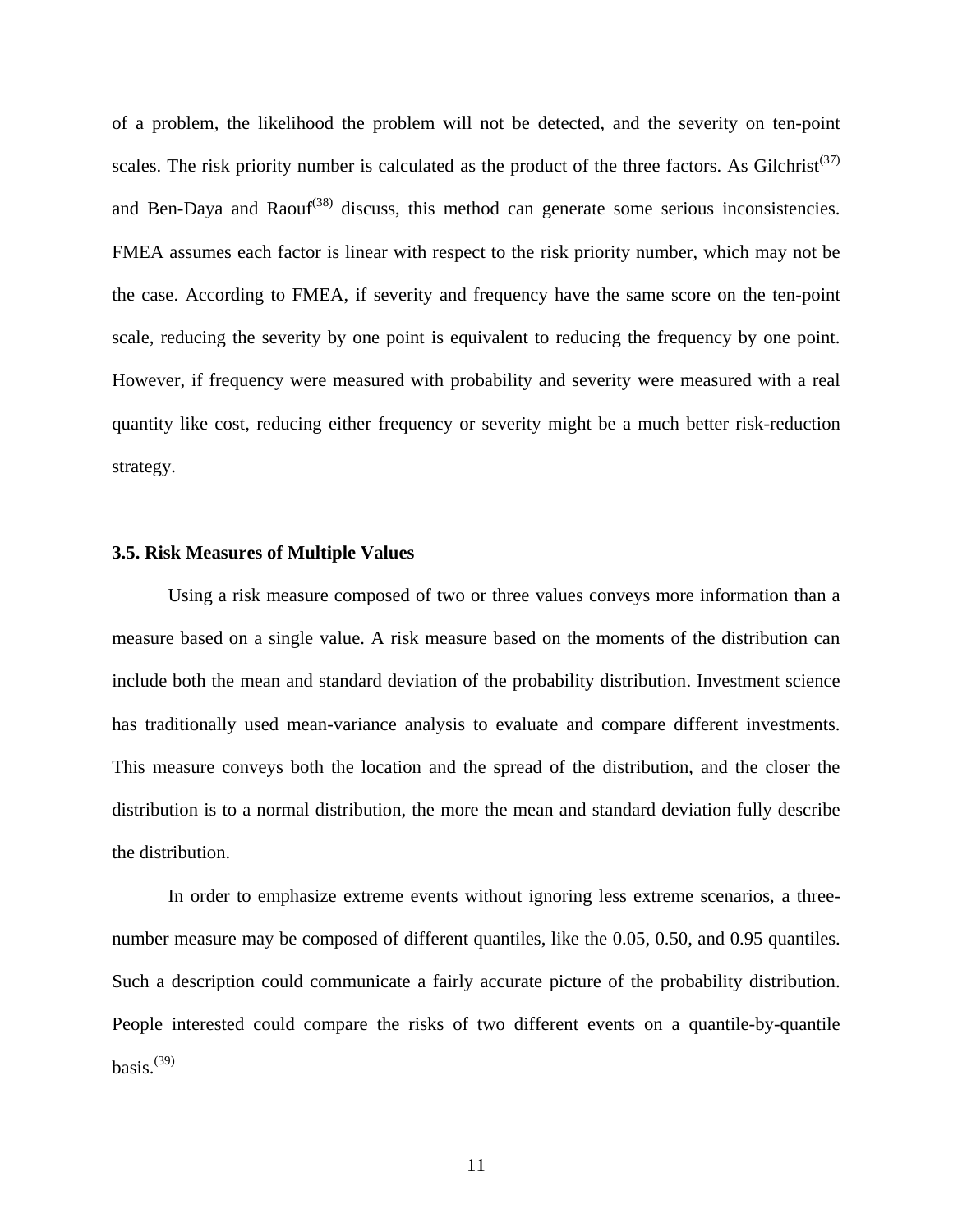Because the major difficulty with a disutility-based measure is determining a risk attitude parameter appropriate for several individuals, a risk measure could be composed of multiple values, each of which corresponds to a different risk attitude. For example, one value could be expected disutility for a moderately risk seeking person, another value for a risk neutral person, and the final value for a moderately risk averse person. A person using this risk measure could use the measure that best corresponds to his or her risk preference.

One difficulty with using a risk measure composed of multiple values is that the measure does not instruct a user how to rank or compare risks. For example, if a risk measure is composed of the mean and standard deviation, anyone using the measure must still decide whether the mean or standard deviation is more important. If the measure should determine that one event carries more risk by weighting the importance of the standard deviation vis-à-vis the mean, the risk measure in Eq. (1) provides an appropriate option. Alternatively, an analyst could present the two- or three-value risk measure and realize that different people will make different conclusions about the riskiness of the event based on their own beliefs.

Despite the ability to communicate more information with multiple values, most risk measures appear to be single value. It is unclear as to why a single-value measure might be preferred: because analysts prefer to summarize their research into a single value or because users of these measures want to interpret a single value. We encourage analysts to think more seriously about whether a risk measure composed of multiple values better meets the goals behind the research.

#### **4. FROM A RISK MEASURE TO A RISK INDEX**

After choosing a risk measure, the analyst may want to transform the measure to a risk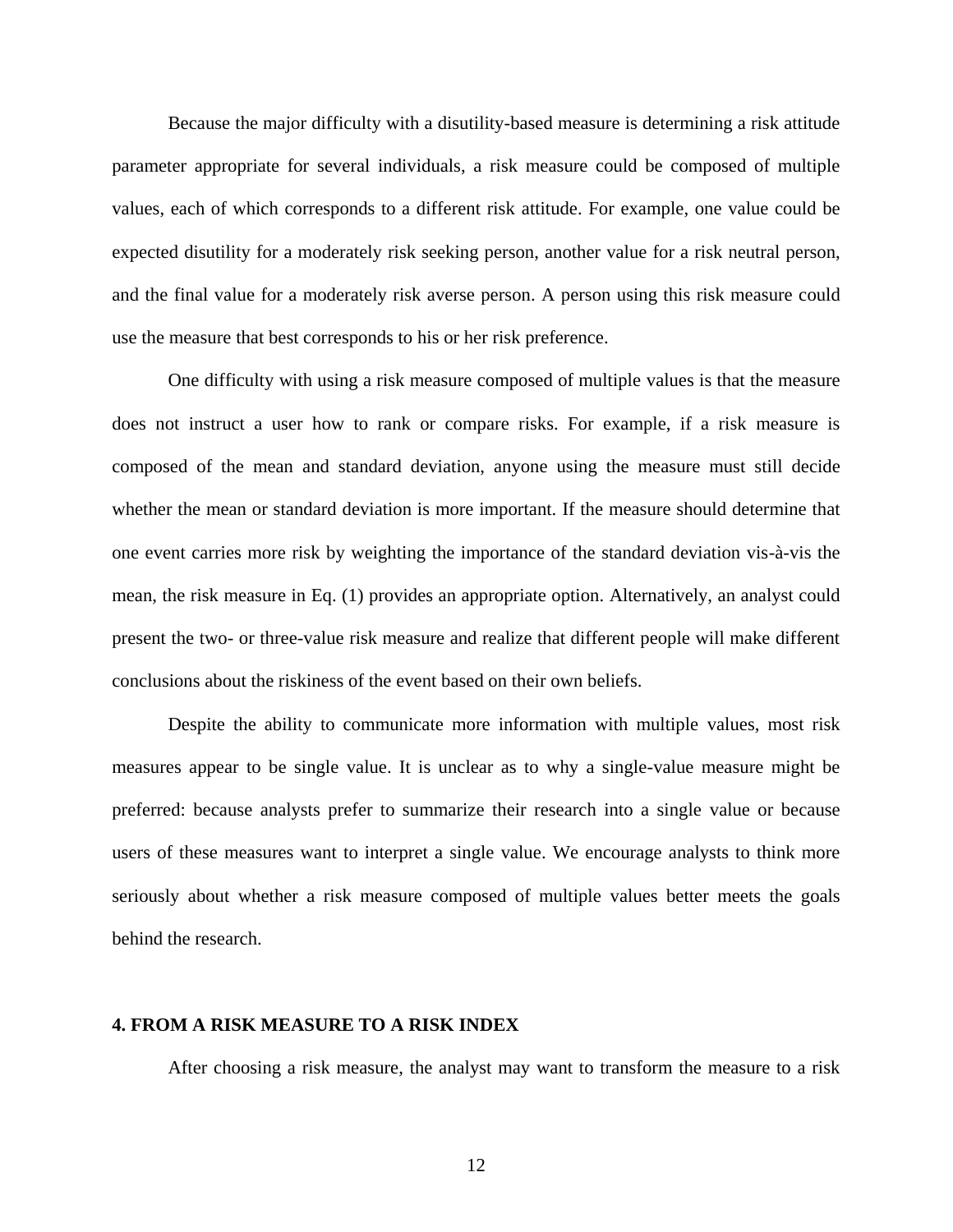index. As this paper has defined a risk measure and risk index, a risk measure can be considered a risk index without any further calculations or operations. However, transforming the scale of the risk measure may help facilitate a better understanding of the index. For example, a value such as 20.2 might be difficult to interpret, but if that measure was transformed to a value such as 80 on a scale from 0 to 100, it is easier to understand that the number represents a serious risk. If a measure is composed of multiple values, each value could be mapped to the new scale. Whether a single or multiple-value measure is used, the new scale can be composed of continuous real numbers (a numerical index) or discrete categories or numbers (a categorical index).

### **4.1. Numerical Index**

A continuous numerical scale is appropriate if the risk index is going to be used to compare different risks that are quite similar or to see how risk is changing over time because such a scale reveals subtle changes and differences. If decision makers are going to use the measurement or index as a basis for decisions, a numerical scale is preferable to a categorical scale because the numerical scale can provide greater detail and more levels of differentiation than a general category.

A 100-point or 10-point scale is probably the most natural type of scale for a numerical index, as humankind has relied on a decimal numerical system for millennia. A linear transformation of the risk measure to a new scale requires identifying the maximum and minimum possible values of the risk measure— $M_{max}$  and  $M_{min}$ —which correspond to 0 and 100 on the 100-point scale. Eq. (5) demonstrates how the risk measure can be mapped to a 100 point risk index  $I(X)$ .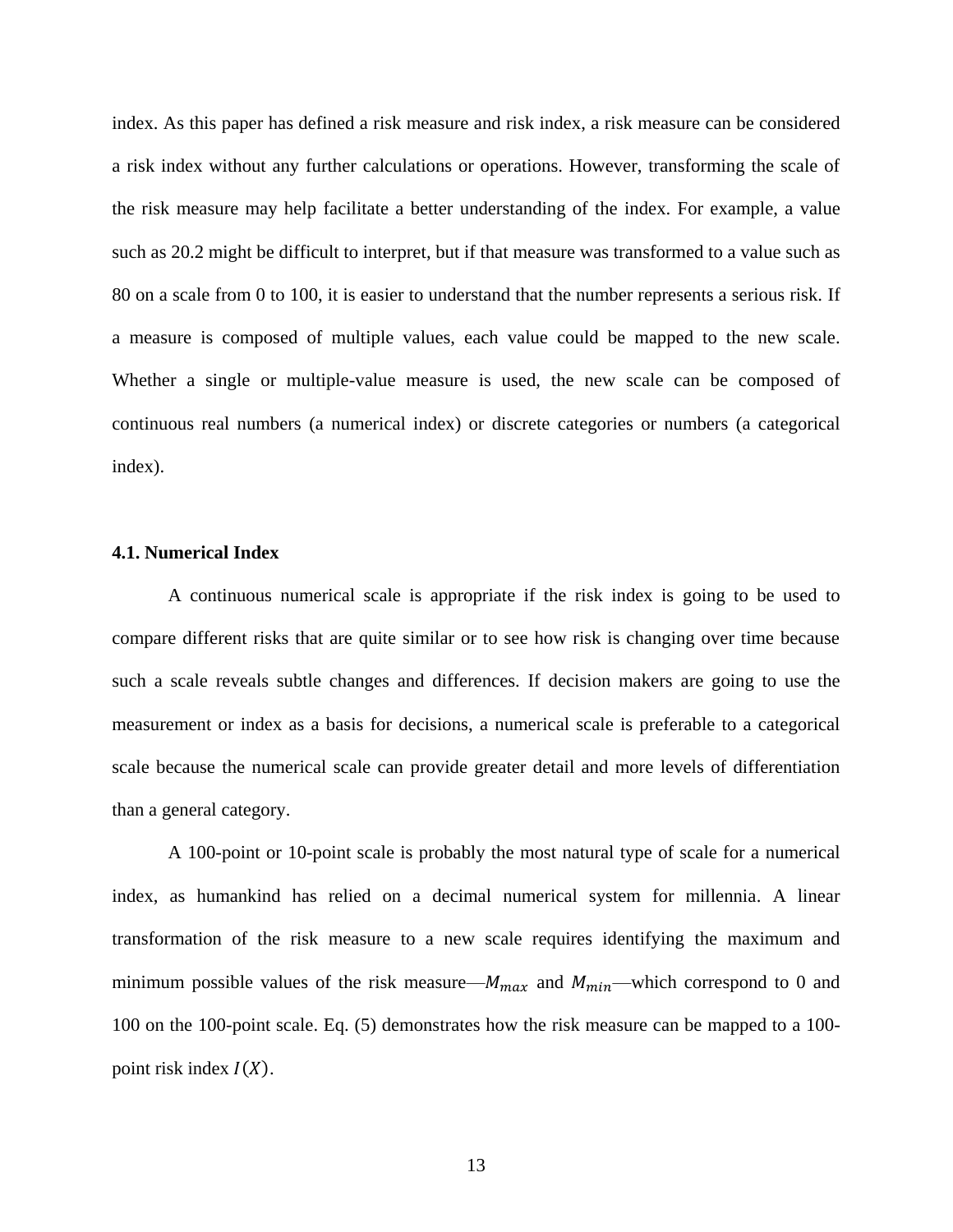$$
I(X) = \frac{M(X) - M_{min}}{M_{max} - M_{min}} * 100
$$
\n(5)

Determining a value for  $M_{max}$  presents a greater challenge than selecting  $M_{min}$ , which will usually equal 0. One could choose a value for  $M_{max}$  that represents the minimum value of risk that is considered unacceptable. Some governmental agencies have developed thresholds for individual fatality risks<sup>(40)</sup> which can help guide the selection of  $M_{max}$ .

Such a numerical risk index may raise questions about whether the intervals between numbers on the index have any meaning. For example, if one event has a value of 20 on the risk index and another event has a value of 40, is the latter twice as risky as the former? Does a difference of five between two values mean the same thing whether or not the values are in the twenties compared with whether the scores are in the eighties?

These questions can be answered by investigating if a risk index has the following mathematical properties: positive homogeneous, additive, and translation invariant. An index with positive homogeneity means that if all the consequences worsen by a factor of  $\lambda > 0$ , the index number is multiplied by  $\lambda$ , as Eq. (6) shows.

$$
I(\lambda X) = \lambda I(X) \tag{6}
$$

Positive homogeneity implies that an event with an index value of 40 is twice as risky as an event with an index value of 20. If  $M_{min} = 0$  and the risk measure is positive homogeneous, the numerical index obeys this property.

An additive index implies that if two events are combined, the risk of these two events equals the sum of the risks of each event, as shown in Eq.  $(7)$  where X and Y are random variables representing two events.

$$
I(X+Y) = I(X) + I(Y)
$$
\n<sup>(7)</sup>

For the risk index to be additive,  $M_{min}$  must equal 0. The appealing feature of this property is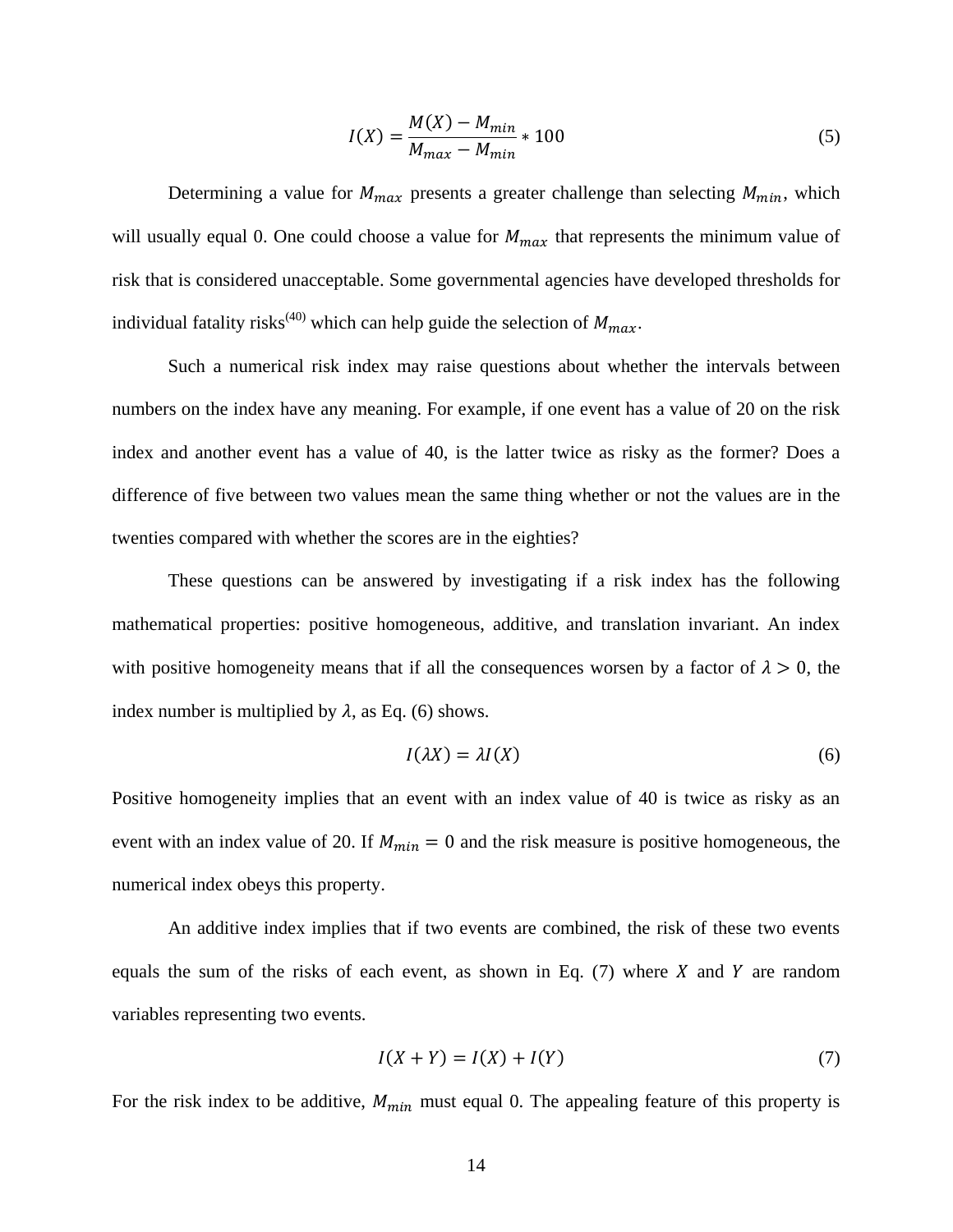that an organization can separately measure multiple risks and add the risks together to obtain a numerical measure of the organization's risk.

Finally, a translation invariant index means that improving the consequences by some real number  $\beta$ , the riskiness of the event decreases by that same amount, as given in Eq. (8).

$$
I(X + \beta) = I(X) - \beta \tag{8}
$$

A translation invariant risk index means that the numerical difference between two index values can be interpreted using the units used to measure the consequences. If the risk measure is translation invariant, i.e., if  $M(X + \beta) = M(X) - \beta$ , mapping the measure to a 100-point scale as shown in Eq. (5) implies the relationship in Eq. (9).

$$
I(X) - I(X + \beta) = \frac{100\beta}{M_{max} - M_{min}}\tag{9}
$$

Thus, the index is translation invariant if  $M_{max} - M_{min} = 100$  and the risk measure is translation invariant. The first condition that  $M_{max} - M_{min} = 100$  seems unlikely. If the risk measure is translation invariant but the first condition is not met, the difference between two values on the index can still be used for comparisons among index values. For example, a difference of five between two scores means the same thing whether the scores are in the twenties or the eighties.

The mean value is the only risk measure considered that satisfies the positive homogeneity, additive, and translation invariant properties. VAR, CVAR, and the measure combining mean and standard deviation as in Eq. (1) are positive homogeneous and translation invariant<sup>(18)</sup> but not additive. Standard deviation and the  $\alpha$ -*t* model are positive homogeneous but neither translation invariant nor additive. Exponential disutility is additive if  $P(X \le 0)$  =  $P(Y \le 0) = 1$  and X and Y are independent, and it is translation invariant but not positive homogeneous. (For any of these properties to hold for the two disutility models, the inverse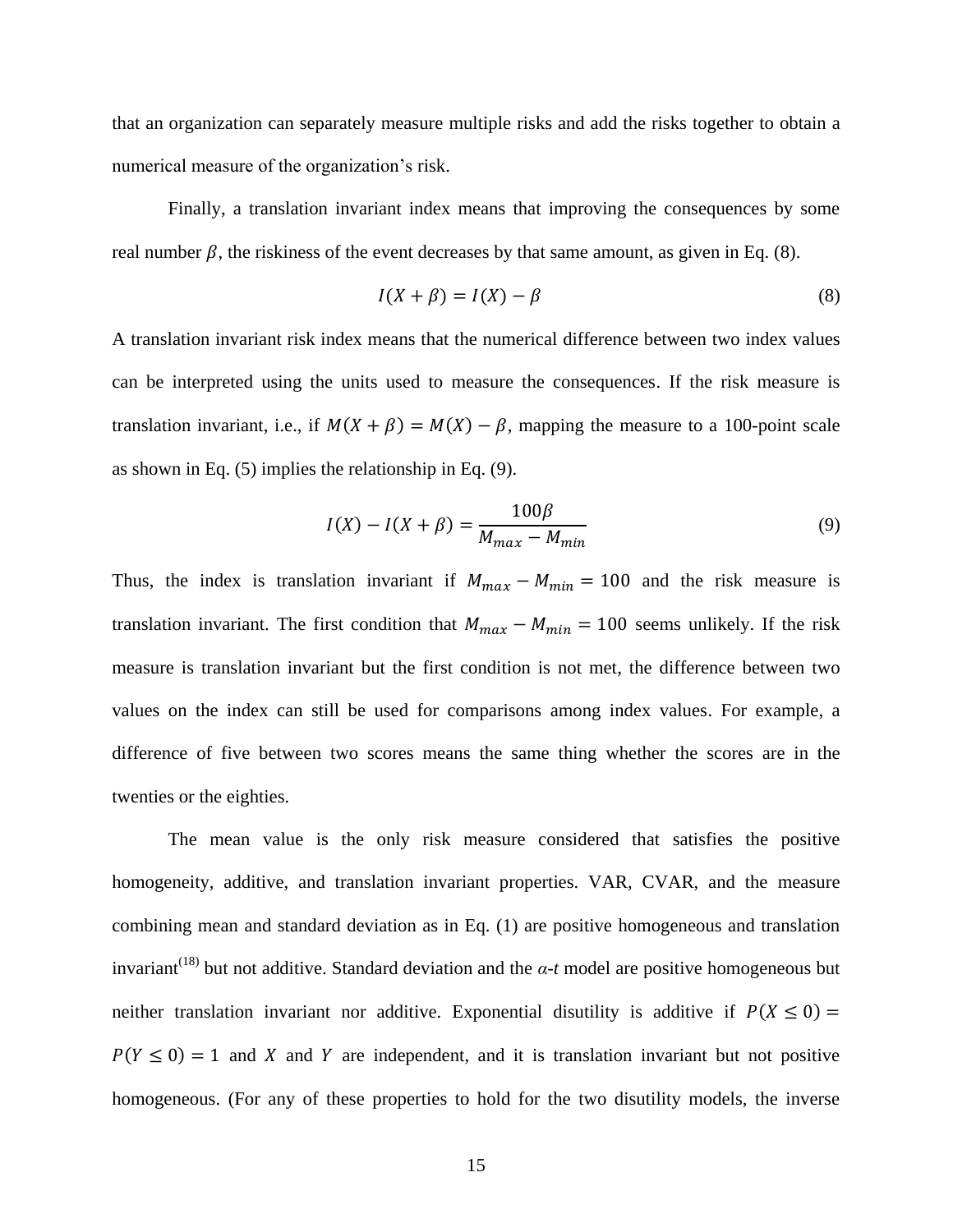function of the disutility model must be used.)

The type of risk measure chosen may be influenced by whether the analyst or decision maker believes it is more important that the risk index should have any of these properties. If separate risks are going to be combined into an overall risk measure, the additive property is necessary. If risks are going to be compared against each other, a positive homogeneous measure might be better because saying something like one risk is twice as risky as another event has a clear mathematical meaning. If all three properties are important, using the mean as the measure might be the best choice.

# **4.2. Categorical Index**

If the analyst is uncomfortable about communicating specific numbers or is worried that these numbers might give an inaccurate impression, he or she might want to transform the measure to a categorical rather than a numerical risk index. A categorical risk index is most appropriate when the goal is to give people a general sense of the level of risk. Especially if a large number of people are going to be using a risk index, using categories can facilitate broader communication because categories can be understood more easily than a numerical scale.

A categorical risk index provides an ordering relationship among the categories, which can be composed of numbers, words, letters, or colors. Using words as categories like "severe" or "moderate" has an explicit communication purpose, and using letters implies a grading system in the United States. Another popular type of risk index is a color-coded chart. If a risk is classified in the "red" category, it sends a clear signal that the risk is very serious and may automatically trigger mitigating actions.

Regardless of the categorical scale chosen, the index should still rely on a careful analysis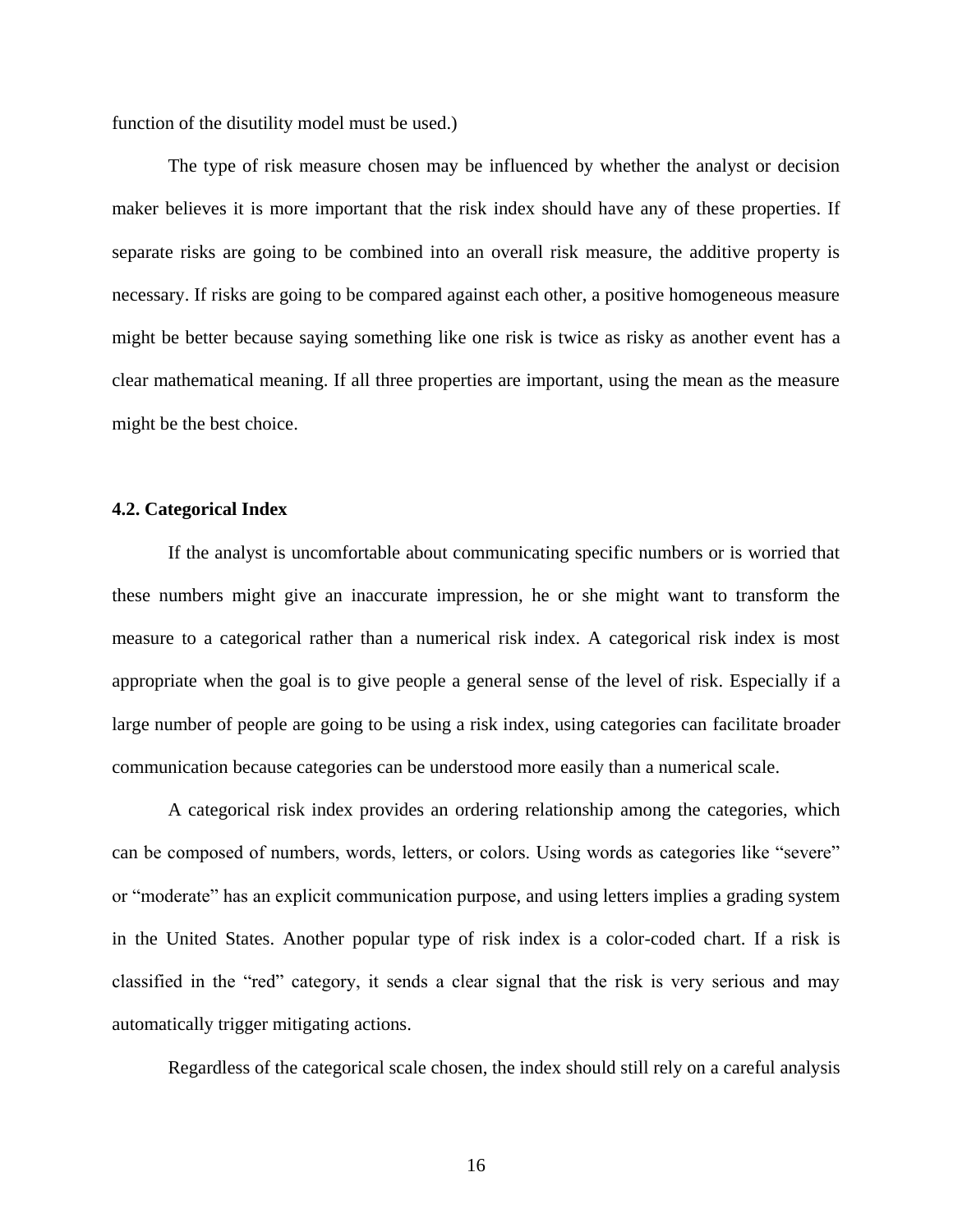of the risks, and the level of a category should be based on a numerical risk measure. After determining the type of category, the analyst would choose the number of categories. A general rule of thumb for determining how many categories is to minimize the number of categories but have enough categories to so that distinct risks are categorized differently.

The next step is to decide how to translate the numerical risk measure to a categorical scale. The simplest method is to divide the range of measures into equally divided intervals. Another method is to choose the categories based on the actual calculated risk measures. For example, 10 different events may have the following measures: 2.0, 2.5, 6.4, 7.0, 7.3, 9.2, 10.0, 11.0, 13.0, and 13.5. The analyst may want to put the first two events in the same risk category, the next three events in another category, the next three events in one or possibly two categories, and the final two events in another category.

Another method of creating categories is based on where a distinction between categories will most likely be noticed. Gustav Fechner, a German psychologist, postulated the intensity of a sensation increases as the logarithm of the stimulus increases, and several risk scales—including the Richter scale for earthquakes and the Torino scale for near-Earth objects like asteroids—use a logarithmic scale.<sup> $(41)$ </sup> Dividing the categories according to the base-10 logarithm of the risk measure (i.e.,  $10^{-2}$ ,  $10^{-1}$ , 0, 10) may follow most closely with how people perceive changing intensities. (42)

One benefit of using a categorical scale is that recommended actions can be attached to each category. If the risk falls into a certain category, the public can be advised to take certain actions. For example, the National Weather Service issues tornado watches and warnings. Each advisory has a specific meaning and carries recommendations for people who receive a watch or a warning.<sup>(43)</sup> Because these advisories have been used for a long time and are issued frequently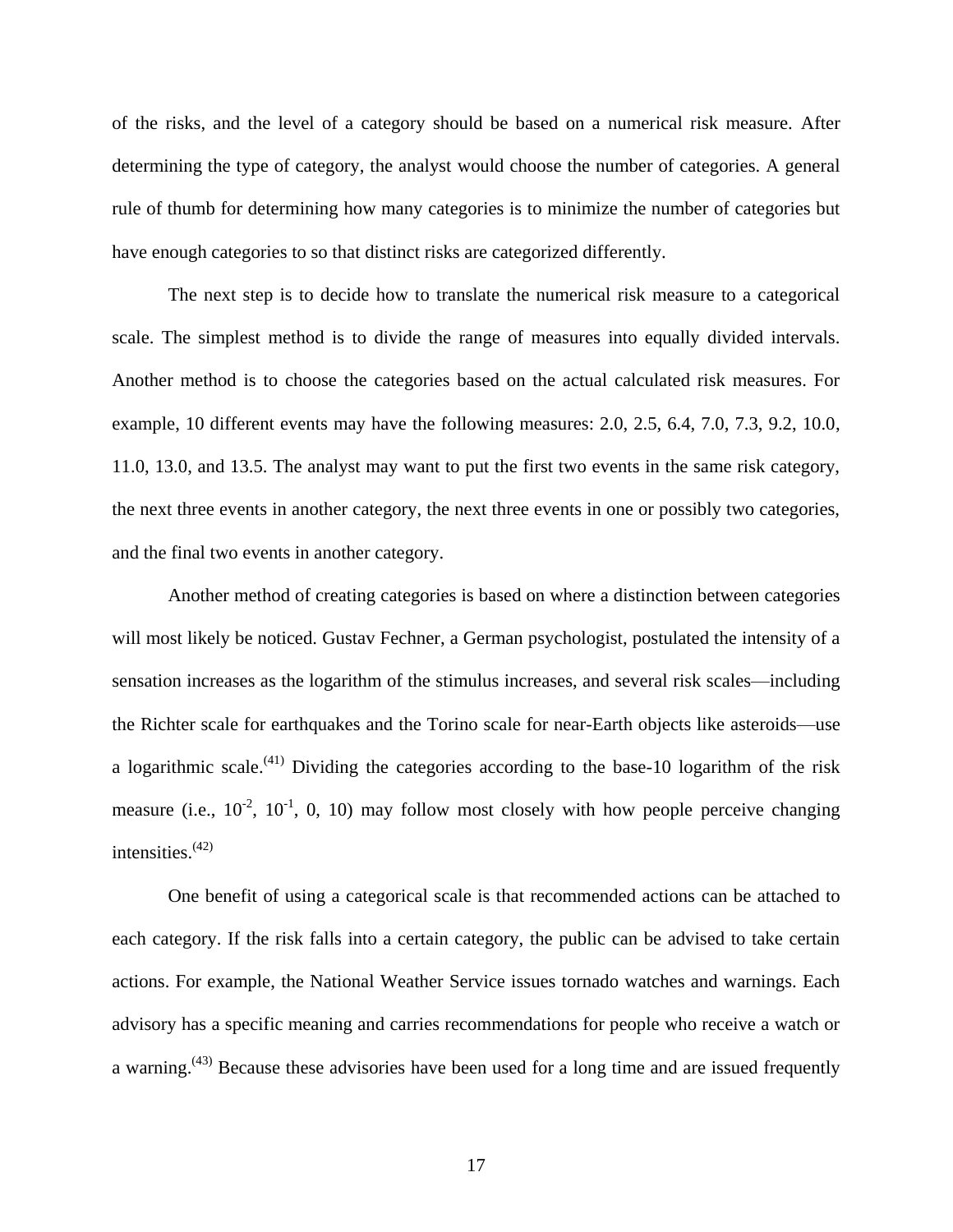in areas where tornadoes appear, people understand what these advisories mean. A person subconsciously attaches his or her own risk attitude to these advisories when deciding whether to follow the recommended actions.

# **5. ILLUSTRATIVE EXAMPLE: TRANSPORTATION RISK**

An illustrative example comparing the risk of fatal accidents between aviation and highway demonstrates the construction and interpretation of risk measures and indices. Approximately 35,000 people die in transportation-related incidents in the United States each year, and the vast majority of fatalities result from accidents on the road.<sup> $(44)$ </sup> Whether driving or flying is safer depends on the assumptions used to calculate the probability of a fatal accident.  $(45,46)$ Communicating the risk of fatalities of different transportation alternatives may help people make more informed choices, and policy makers are interested in reducing transportation-related fatalities.<sup>(47,48,49,50)</sup> Risk measures and indices for aviation and highway risk can inform both the general public and policy makers. These indices could satisfy several purposes: to inform the public about the relative risk of each mode of transportation, to understand if one mode is becoming safer or more dangerous over time, and to help determine if additional safety measures are needed.

Consequences of a highway or aviation incident can include fatalities, injured persons, and the monetary cost of accidents. Because our interest is to demonstrate how consequences can be incorporated into a risk measure and index as opposed to generating a complete picture of transportation risk, the consequences in this example are composed solely of fatalities. Aviation risk is divided into two categories based on U.S. Federal Aviation Regulations: air carriers or commercial aviation, and air taxi and commuters or on-demand and chartered flights. The data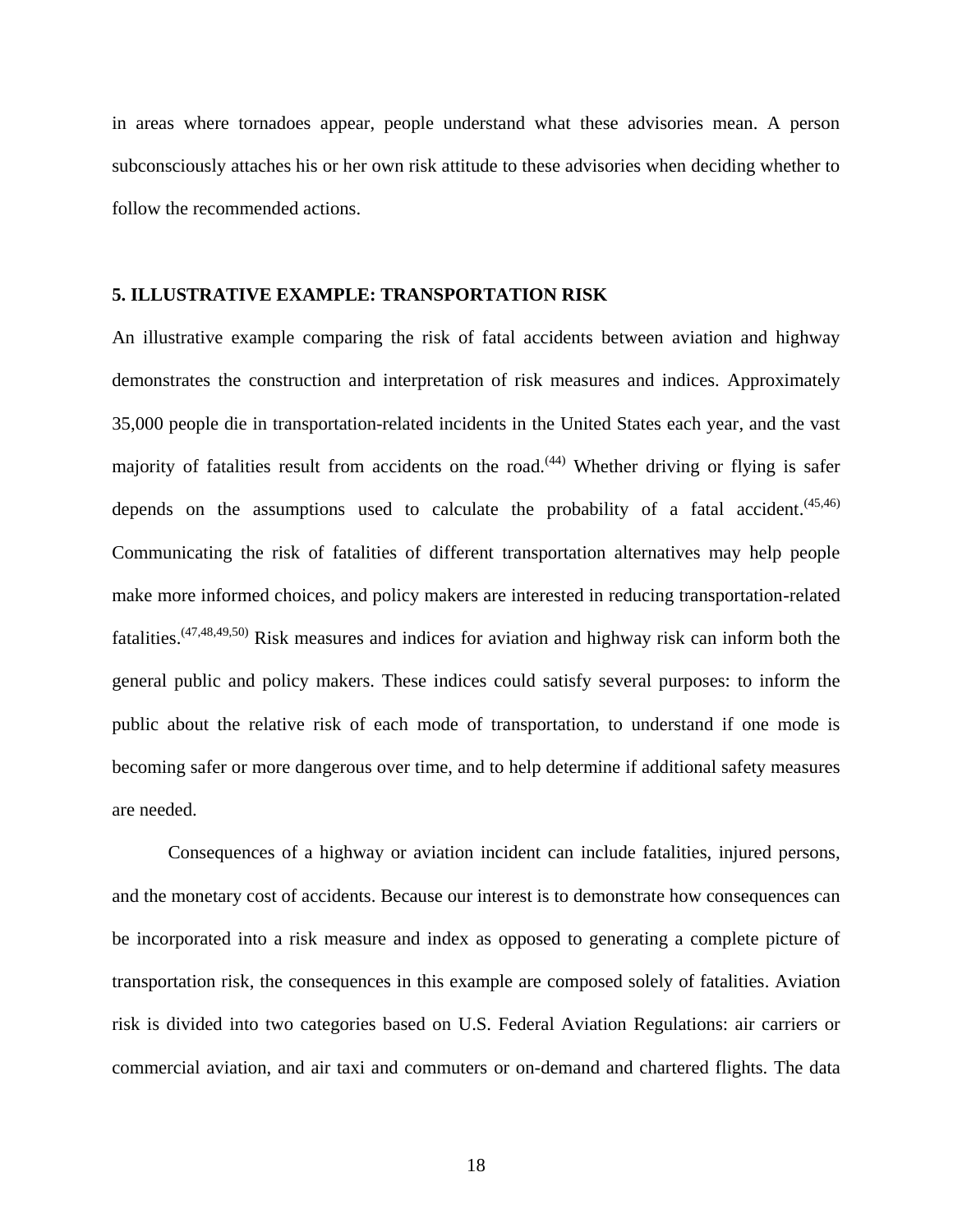reveal a large difference in the risk of fatalities between these two categories of aviation. Most of the flying public use air carriers, and the risk of a fatal accident from an air carrier may be independent of the fatal risk from air taxis and commuters. The number of fatalities from each fatal accident in aviation and highway travel in the United States is recorded from 2005 through 2009 in Tables I – III. The data are derived from the Bureau of Transportation Statistics,  $(51, 52, 53, 54)$ the National Transportation Safety Board,<sup>(55)</sup> and the National Highway Traffic Safety Administration.<sup>(56)</sup>

| <b>Fatalities</b> | Count        | Count             |
|-------------------|--------------|-------------------|
| per incident      | of incidents | per million miles |
|                   |              | 0.0000983         |
| 20                |              | 0.0000250         |
| 49                |              | 0.0000250         |
| 50                |              | 0.0000250         |

Table I. Fatalities from air carrier incidents in the U.S., 2005-2009.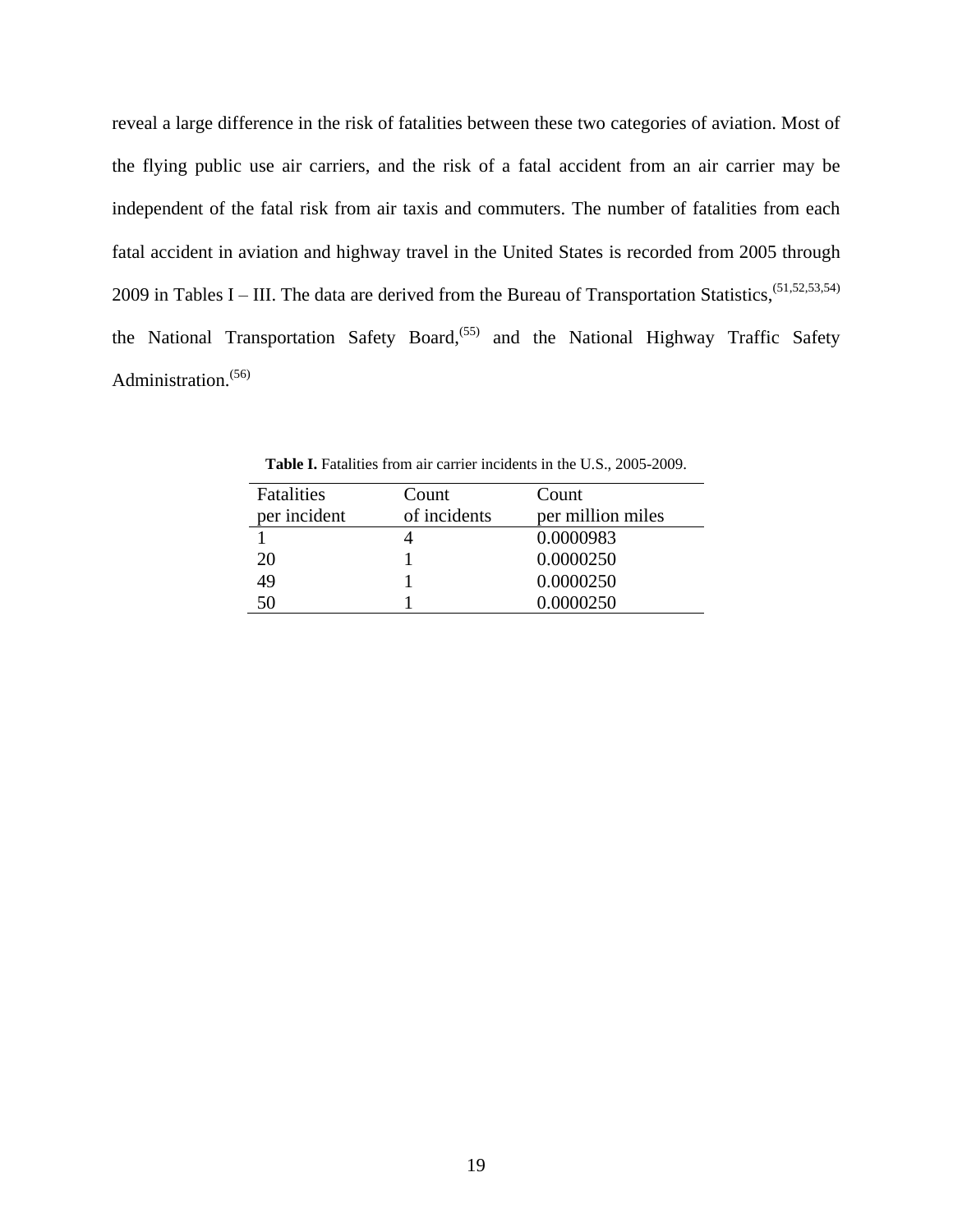| Fatalities   | Count        | Count             |
|--------------|--------------|-------------------|
| per incident | of incidents | per million miles |
|              | 18           | 0.0724            |
|              | 14           | 0.0563            |
| 3            |              | 0.0282            |
|              |              | 0.0282            |
| 5            |              | 0.0161            |
|              | 2            | 0.00843           |
|              | 2            | 0.00843           |
| 8            | 2            | 0.00843           |
|              |              | 0.00402           |

Table II. Fatalities from air taxi and commuter incidents in the U.S., 2005-2009.

**Table III.** Fatalities from highway incidents in the U.S., 2005-2009.

| Fatalities     | Count          | Count             |
|----------------|----------------|-------------------|
| per incident   | of incidents   | per million miles |
| 1              | 165,614        | 0.0111            |
| $\overline{2}$ | 12,177         | 0.000814          |
| 3              | 1,858          | 0.000124          |
| 4              | 509            | 0.0000340         |
| 5              | 144            | 0.00000962        |
| 6              | 38             | 0.00000254        |
| 7              | 14             | 0.000000935       |
| 8              | 5              | 0.000000334       |
| 9              | 4              | 0.000000267       |
| 10             | $\overline{2}$ | 0.000000134       |
| 11             |                | 0.0000000668      |
| 12             | 1              | 0.0000000668      |
| 17             |                | 0.0000000668      |
| 23             |                | 0.0000000668      |

We assume that the data perfectly represent the probabilities for fatalities per incident and that the number of incidents per one million miles equals the probability of an incident per one million miles. In reality, there is certainly a non-zero probability that an air carrier incident could result in two, three, or even several hundred fatalities.

The different formulas discussed in Section 3 are used to measure the risk of fatalities for the three different transportation modes. Table IV depicts the mean, standard deviation, VAR for two different quantiles, and CVAR. Figure 1 displays risk measures using Eq. (1), which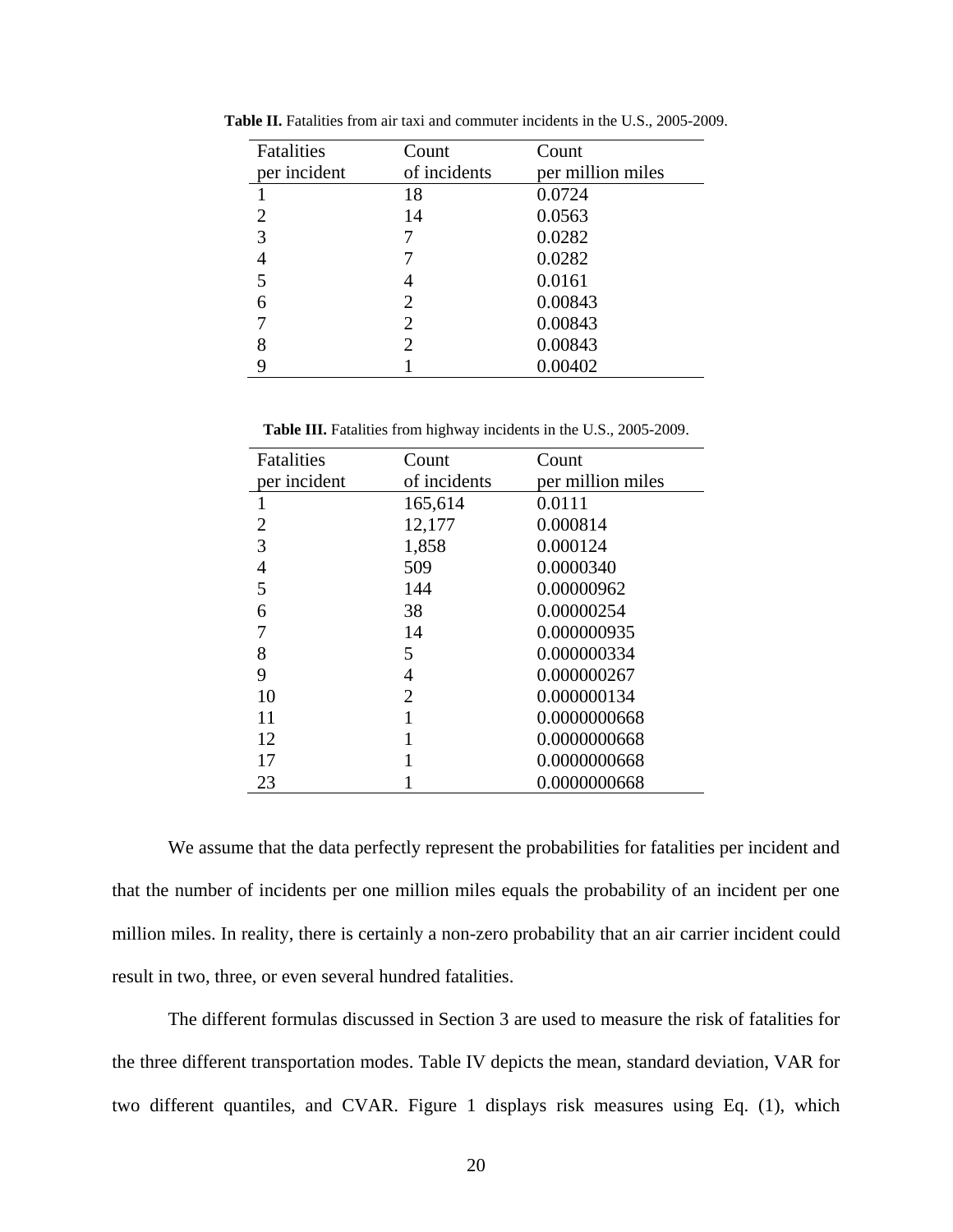combines the mean and standard deviation into a single risk measure, for different values of  $k$ . Figures 2 and 3 plot risk measures for exponential disutility and the  $\alpha$ -*t* model (where  $t = 0$ ) for different risk attitudes. The risk measure for the exponential disutility function and the *α*-*t* model are transformed by taking the inverse of  $V(x)$  so that the measure is in units of fatalities. If  $\alpha$  < 1, raising  $M(X)$  to the power  $1/\alpha$  results in an extremely small number. Consequently, the risk measure for the *α*-*t* model is not in units of fatalities for a risk seeking attitude.

| Table IV. Summary risk measures for transportation |        |                 |            |             |            |          |
|----------------------------------------------------|--------|-----------------|------------|-------------|------------|----------|
|                                                    | Mean   | VAR<br>Standard |            | <b>CVAR</b> |            |          |
|                                                    |        | deviation       | $q = 0.05$ | $q = 0.01$  | $q = 0.05$ | $= 0.01$ |
| Air carrier                                        | 0.0037 | 0.36            |            |             | 0.061      | 0.31     |
| Air taxi and<br>commuter                           | 0.67   | 1.57            |            |             | 6.17       | 8.40     |
| Highway                                            | 0.013  | 0.13            |            |             | 0.27       | 112      |



**Fig. 1.** Risk measure as a weighted sum between the mean and standard deviation as given in Eq. (1).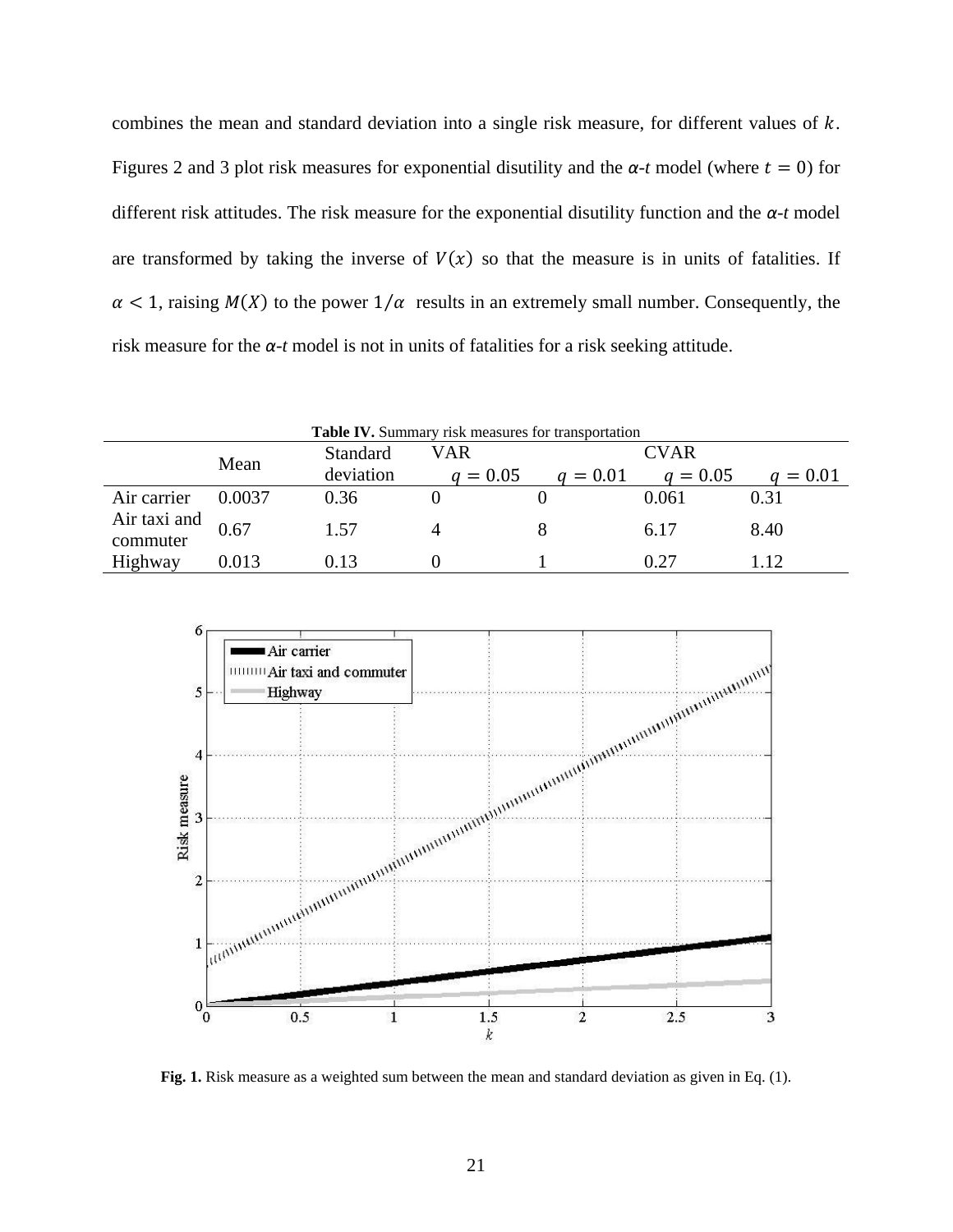

**Fig. 2.** Risk measure using an exponential disutility function.



**Fig.** 3. Risk measure using the  $\alpha$ -*t* model where  $t = 0$ .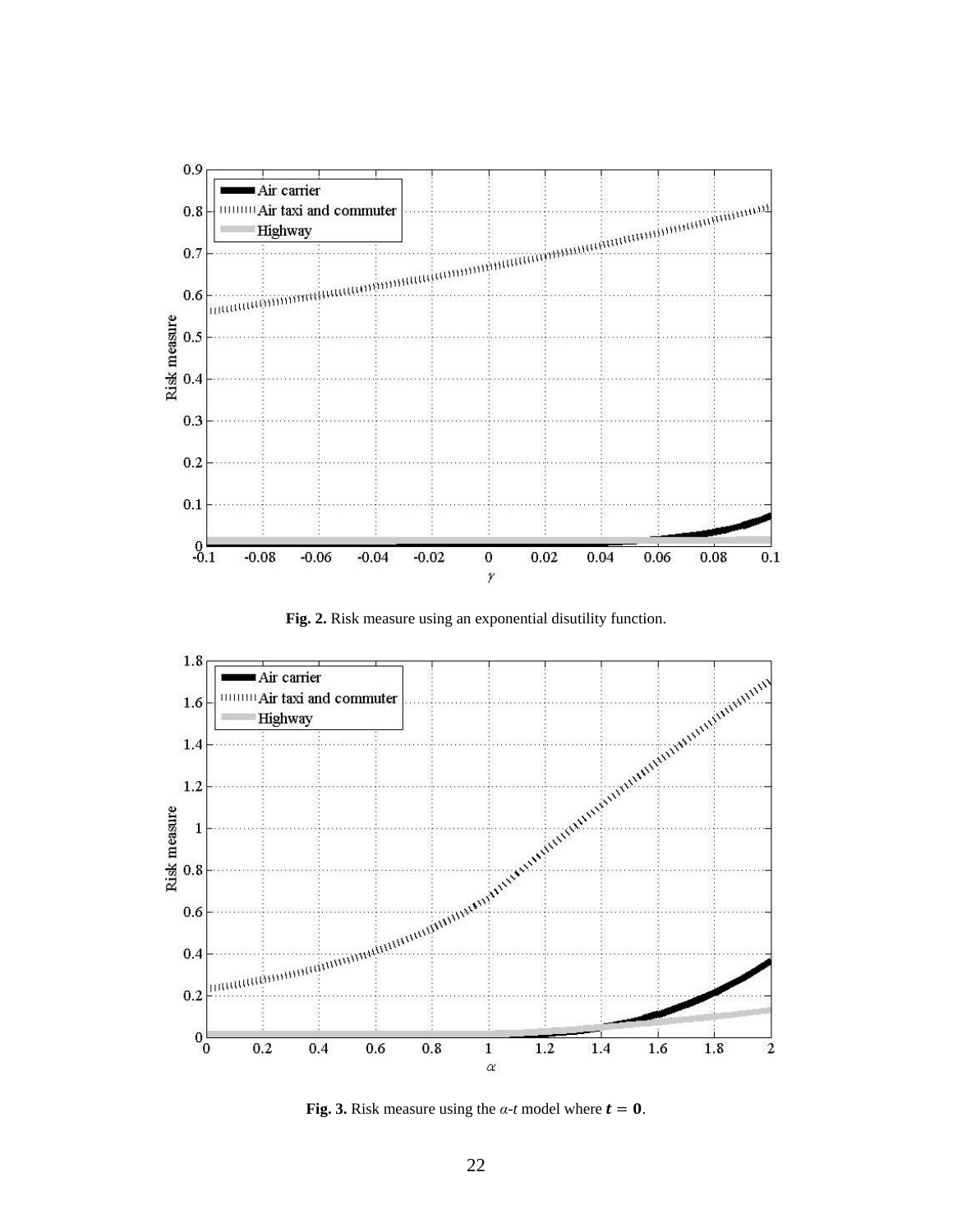Air taxi and commuter carries the largest risk of fatalities according to all the risk measures under consideration. If the mean (or a risk neutral attitude) is used as a risk measure, highway transportation carries more risk than air carrier transportation. The mean number of deaths from highway transportation is 3.5 times greater than the mean number of deaths for air carrier transportation. VAR and CVAR, both of which attempt to measure extreme values in the tails of the probability distributions, also produce risk measures in which highway carries more risk than air carriers.

The risk of fatalities from highway transportation also exceeds that from air carrier travel for moderate risk averse attitudes (Figures 2 and 3), but as risk aversion increases, air carriers become riskier than highway. Because the probability of 49 or 50 fatalities is non-zero for air carriers, this mode of transportation has a larger standard deviation than highway. The standard deviations for both modes of transportation are much larger than their respective means, and putting a small amount of weight ( $k \ge 0.1$ ) on the standard deviation in measure in Eq. (1) changes the ranking of these two risks. Similarly, if  $\gamma \geq 0.055$  in the exponential disutility or if  $\alpha \geq 1.45$  in the  $\alpha$ -*t* model, air carrier risk exceeds highway risk. The larger values for  $\gamma$  and  $\alpha$ emphasize crashes with scores of fatalities, which have occurred with air carriers.

Whether a user interested in transportation fatalities would exhibit risk aversion depends on the goal of the risk measure and the user's preferences. If the goal is to help inform policy makers about reducing transportation fatalities, any risk attitude may be justified. Debate exists within the decision and risk analysis literature over the appropriate risk attitude for fatalities in a public policy context.<sup>(57,58,59)</sup> Many risk assessments of potential fatalities assume moderate risk aversion.<sup> $(60,61,62)$ </sup> People tend to prefer a situation with a large probability of a small number of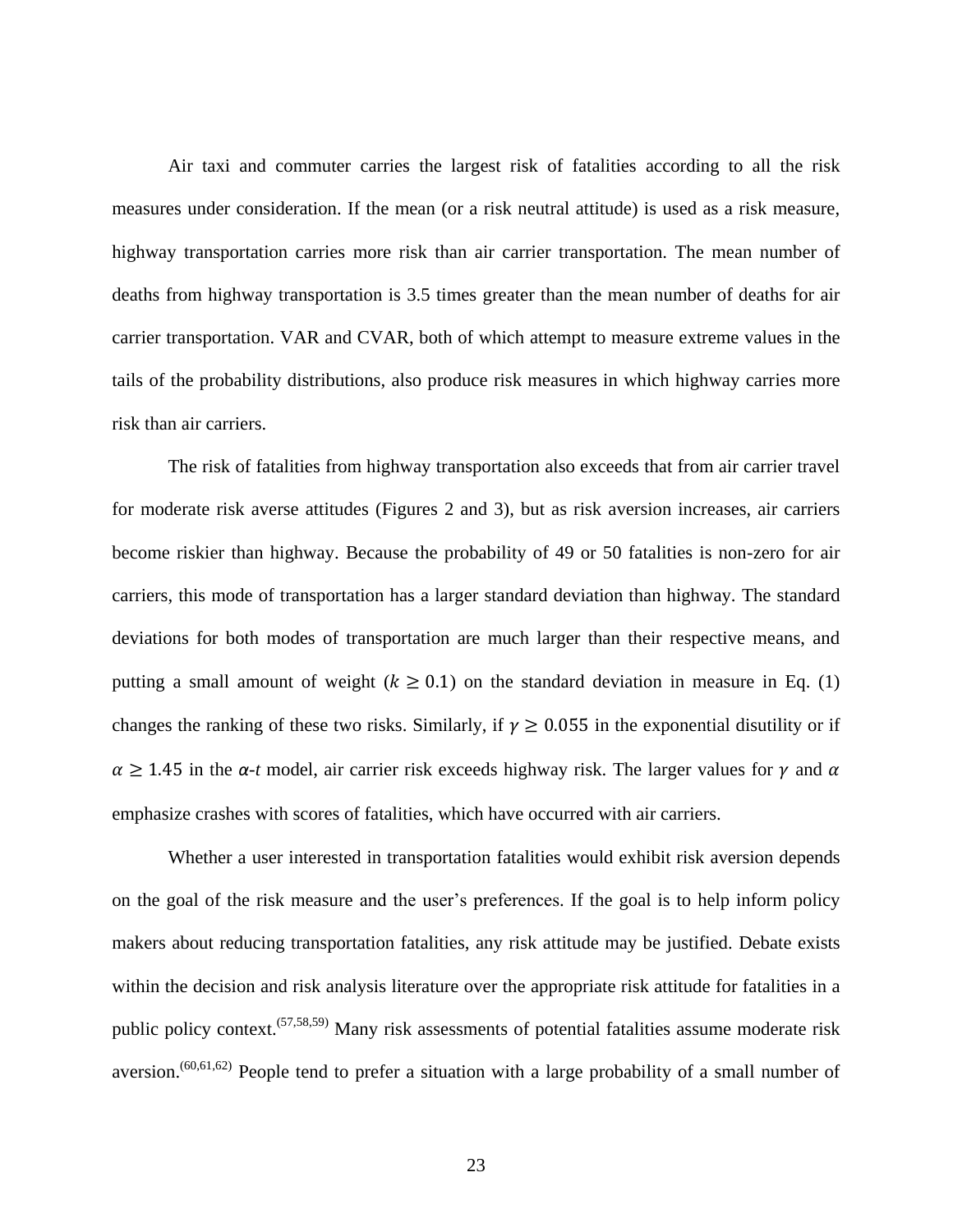fatalities to one with a smaller probability of a larger number of fatalities even if the expected number of fatalities is identical in both situations.  $^{(63,64)}$  However, Slovic et al.  $^{(58)}$  question the risk aversion assumption due to an experiment in which people chose to reduce the number of singlefatality incidents rather than reduce the probability of a catastrophic incident with a large number of fatalities. Another study<sup>(65)</sup> revealed that people may exhibit both risk seeking and risk averse attitudes, depending on how the situation is framed. Because incidents with a large number of fatalities receive more media and public attention, a policy maker may want to focus on minimizing the number of accidents with many fatalities.

The risk measure may also be used to inform an individual whether he or she is more likely to die traveling in an airplane or in a motor vehicle. For this purpose, the probability of a fatal incident is the best measure, which corresponds to  $\gamma = -\infty$  and  $\alpha = 0$ . As seen in Figure 3, the probability of a fatal incident per one million miles is 0.23 for air taxi and commuter, 0.012 for highway, and 0.000175 for air carriers. *Ceteris paribus*, an individual should travel with air carriers to minimize his or her chances of being killed while traveling.

Translating the above risk measures to a different numerical scale may help with communication and give people a more intuitive sense of risk. A 100-point numerical scale is created where a value of 0 on the scale is equivalent to no fatalities ( $M_{min} = 0$ ) and a value of 100 is equivalent to exactly one fatality per one million miles ( $M_{max} = 1$ ). Table V depicts risk indices using this scale for the measures based on the mean values, probabilities of a fatal incident, exponential disutility where  $\gamma = 0.05$ , and  $\alpha$ -*t* model where  $\alpha = 1.25$ . (Decimals are rounded to the nearest integer for these four indices.) The logarithmic index in the last column of Table V uses a different transformation and will be analyzed shortly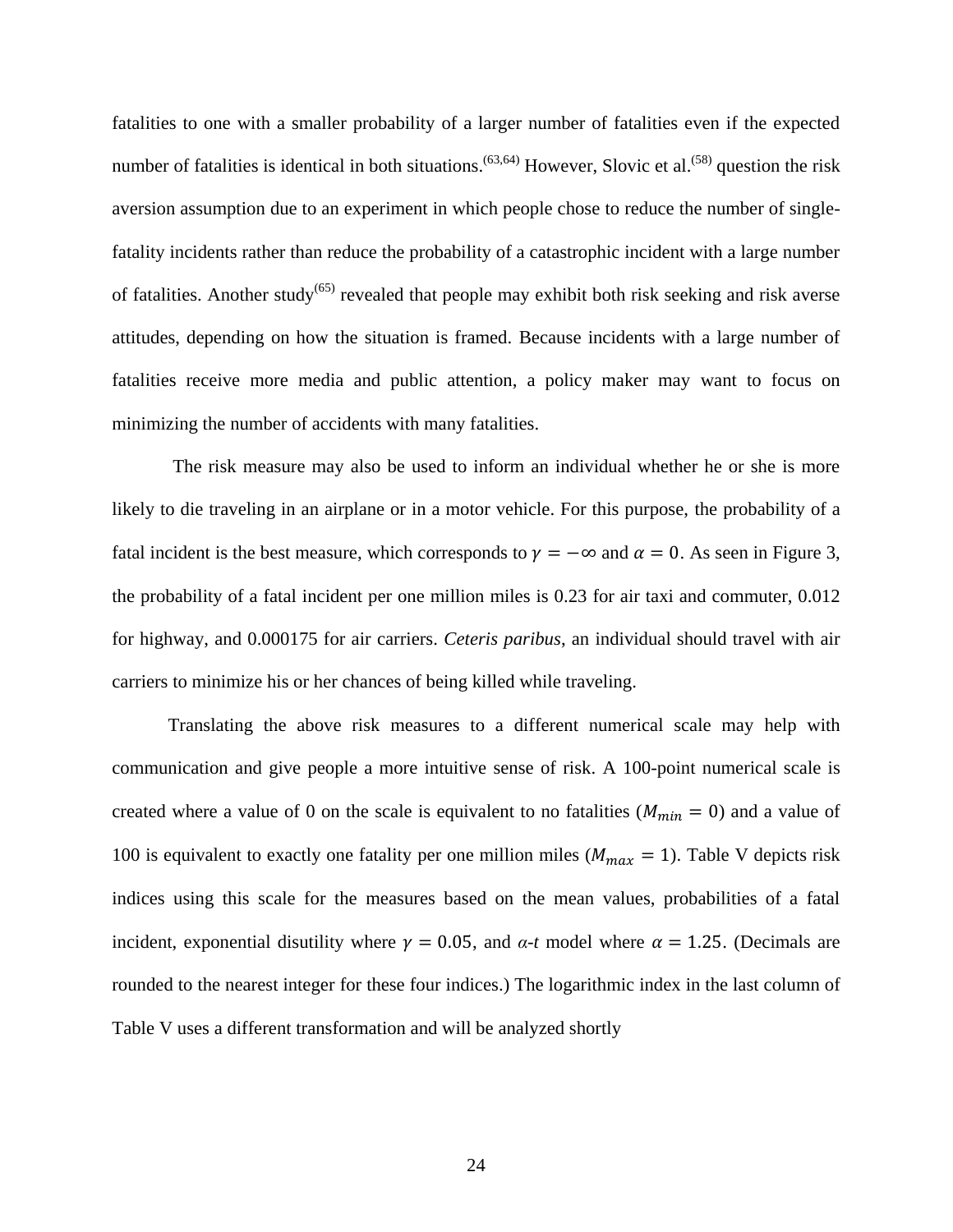| Table V. Transportation risk index |         |                                  |                                         |                                         |                               |
|------------------------------------|---------|----------------------------------|-----------------------------------------|-----------------------------------------|-------------------------------|
| 100-point scale                    |         |                                  |                                         |                                         |                               |
|                                    | Mean of | Probability<br>fatal<br>incident | Exponential<br>disutility<br>$v = 0.05$ | model<br>$\alpha$ -t<br>$\alpha = 1.25$ | Logarithmic<br>10-point scale |
| Air carrier                        |         |                                  |                                         |                                         | 7.5                           |
| Air taxi and commuter              | 67      | 23                               | 73                                      | 95                                      | 9.8                           |
| Highway                            |         |                                  |                                         |                                         | 8.1                           |

The severity of the risk as communicated by the index differs according to the risk measure. The index value of 95 based on the risk averse *α*-*t* model makes air taxi and commuter risk appear extremely severe, but the index value of 23 based on the probability of a fatal incident makes the risk appear much more acceptable. When compared with air taxi and commuter, the indices for air carrier and highway are much less severe, and the air carrier index is zero or close to zero for indices based on the mean, probability of a fatal incident, exponential disutility, and the *α*-*t* model.

The logarithmic index is the most unique index depicted in Table V. This index is calculated by adding 10 to the base-10 logarithm of the expected number of fatalities. Thus, one fatality per one million miles corresponds to an index value of 10, and  $10^{-10}$  expected fatalities corresponds to 0. (If  $10^{-10}$  expected fatalities is too small to serve as an effective lower bound for the index, the base of the logarithm can be changed to reflect a different lower bound.) Taking the logarithm of the expected values as opposed to linear scaling—as in the other indices compresses the differences between the expected number of fatalities. The risks of fatalities from each of the three modes of transportation appear more similar with a logarithmic index, but this index may more accurately reflect how people naturally perceive the differences among these risks. (66)

The analyst or the decision maker needs to determine which index best serves the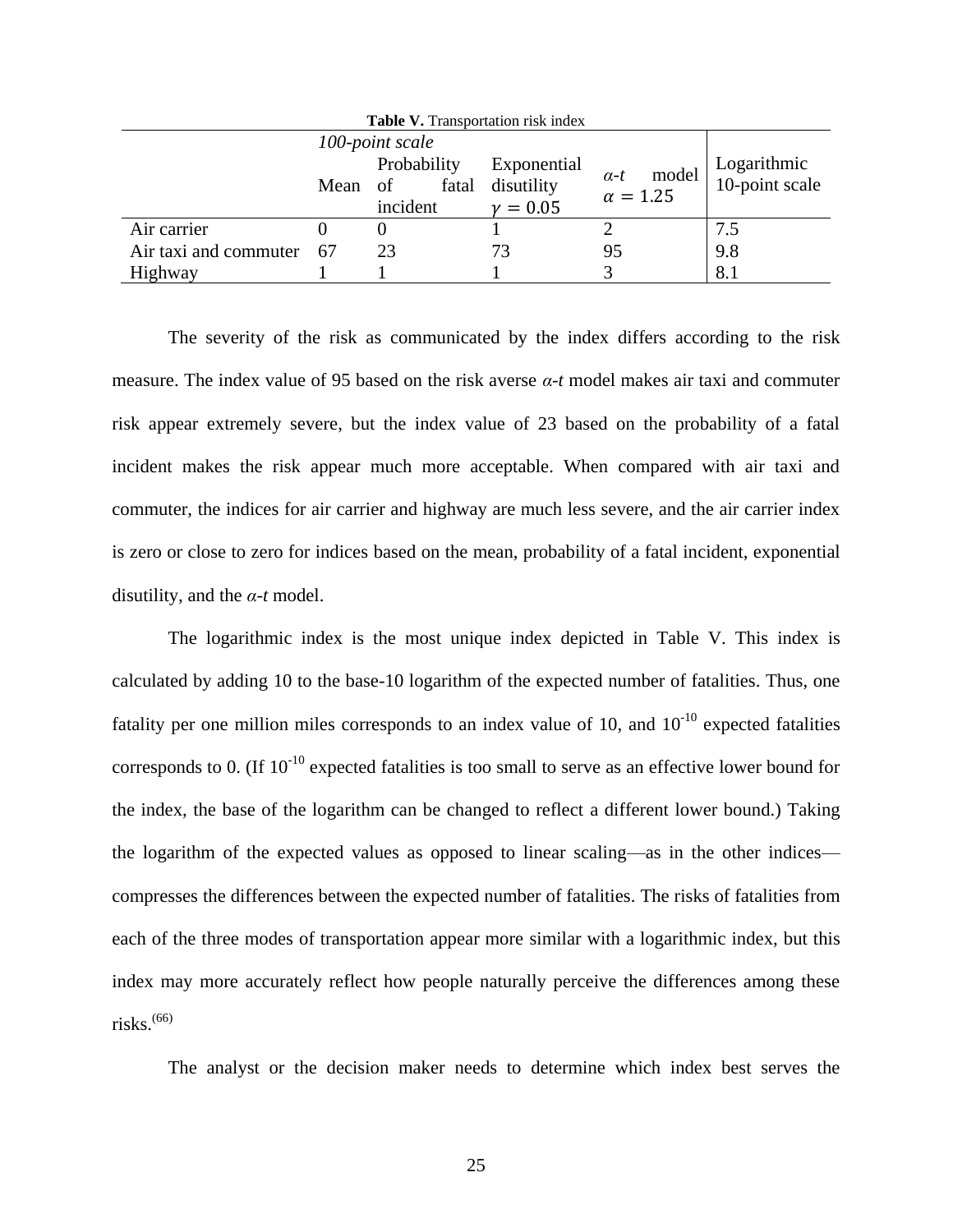objective. If the goal is to inform the public about the risk of each mode of transportation, the risk index based on the mean or probability of a fatal incident or the logarithmic index may be most appropriate. An index based on either of the disutility functions or a measure involving CVAR may best communicate how risk is changing over time to a policy maker that wants to emphasize incidents with a large number of fatalities. One of the risk measures from Table IV (probably the mean or a measure composed of two or three values) can help a decision maker identify if more safety measures are needed for one of the transportation modes; however, that decision should also incorporate the cost and effectiveness of the proposed safety measure.<sup>[\(2\)](#page-3-0)</sup>

#### **6. CONCLUSION**

This paper has explored the different uses and types of risk indices and measures. We argue that a risk index should be based on a numerical analysis of the risk using probabilities and consequences. A risk measure summarizes the probability distribution and can be categorized into one of four types: moments, quantiles, disutility functions, and weighted indicators or factors. Risk measures can also be composed of two or three values, and decision makers who want to rely on risk measures should consider measure composed of multiple values.

Once the risk measure has been calculated, the analyst can map that measure to a numerical or categorical index, or the measure itself can serve as a risk index. Recall the list of objectives for risk indices outlined in the introduction. The most important goals for a situation should determine the type and structure of the risk index. If the most important goal is to describe the risk of an event in the most accurate way possible, the analyst should use the probability distribution or rely on a measure with multiple numbers. If a single number is desired, using a disutility function that incorporates the decision maker's preferences to the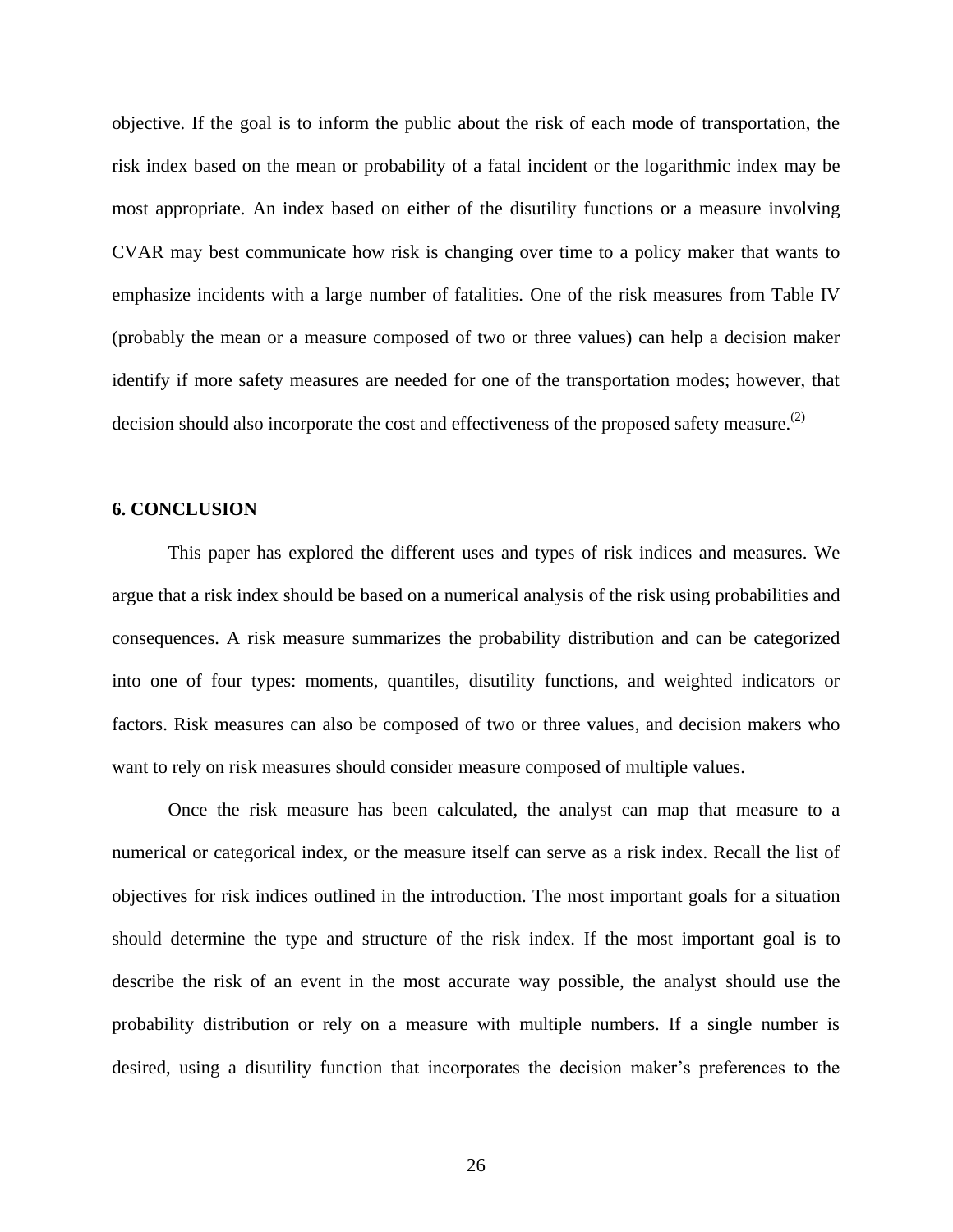greatest possible extent is best. A numerical measure is also most appropriate when the goal is to assess how a mitigating action impacts the risk. The measure can provide a metric to judge the effectiveness of different mitigation strategies if it is known how these mitigation strategies impact the probability distribution. In this case, the risk is first measured under the assumption of no mitigation strategy and then assessed assuming the mitigation strategy was enacted. The difference between the two measures describes the benefit of the mitigation strategy.

A numerical risk index can best achieve the objectives of comparing between different risks, determining the most serious risk, and understanding how a risk changes over time. A numerical risk index can enable a user to clearly see which risk is most serious and how close the risk is to the maximum level of risk, although determining the maximum level of risk can pose serious challenges.

A categorical scale can be most useful when the primary goal is to communicate risk to a large group of people and recommend actions if the risk falls into a certain category. Simple and clear messages can be most effective, especially in moments of crises, and a categorical scale that uses colors or words may be the clearest communication tool. If more than one goal is important as is usually the case, the analyst or policy maker should choose the index that best meets those goals and the situation.

The audience must also be considered when choosing the type of risk measure or index. If the audience is limited to a group of people who understand probability distributions, the analyst may forgo a risk measure and present the group with a probability distribution over the consequences. If the audience is composed of people who regularly work with numbers but who do not have the expertise or the time to work with probability distributions, a risk measure composed of multiple numbers may be the most appropriate. If the audience is an entire nation, a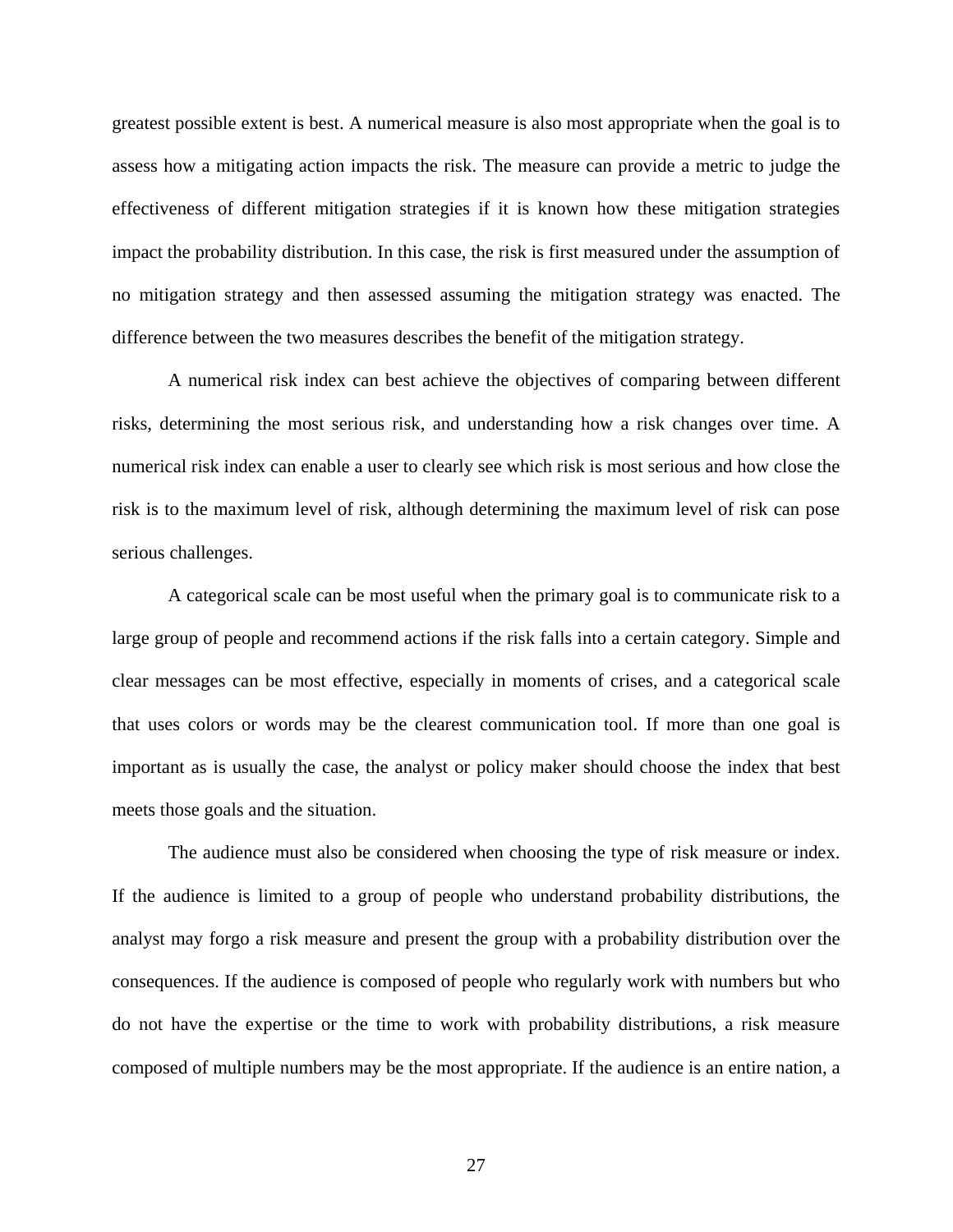categorical index that is simple but informative may be ideal.

In all of these cases, an explanation should accompany the risk index. The analyst needs to explain what the number or category means, what it means if the risk increases or decreases, what it means if two risks have different risk numbers or are categorized differently, and the limitations of the risk index or measure. It takes time for people to trust and learn how to react to a new risk index. If the categories are specific and people understand why a risk is categorized at a given level, the index can provide useful information about the risk of an event to the users.

# **REFERENCES**

- 1. American Society of Civil Engineers. America's infrastructure report card. Reston, VA, March 25, 2009. Available at: http://www.infrastructurereportcard.org/, Accessed on September 25, 2012.
- 2. Cox LA Jr. Evaluating and improving risk formulas for allocating limited budgets to expensive risk-reduction opportunities. Risk Analysis, 2012; 32(7):1244-52.
- 3. Hand DJ. Measurement Theory and Practice: The World through Quantification. New York: Oxford University Press, 2004.
- 4. Kaplan S, Garrick BJ. On the quantitative definition of risk. Risk Analysis, 1981; 1(1):11- 27.
- 5. Hubbard DW. The Failure of Risk Management: Why It's Broken and How to Fix It. Hoboken, NJ: John Wiley & Sons, 2009.
- 6. Paté-Cornell ME. Uncertainties in risk analysis: Six levels of treatment. Reliability Engineering and System Safety, 1996; 54(2-3):95-111.
- 7. Bedford T, Cooke RM. Probabilistic Risk Analysis: Foundations and Methods. Cambridge: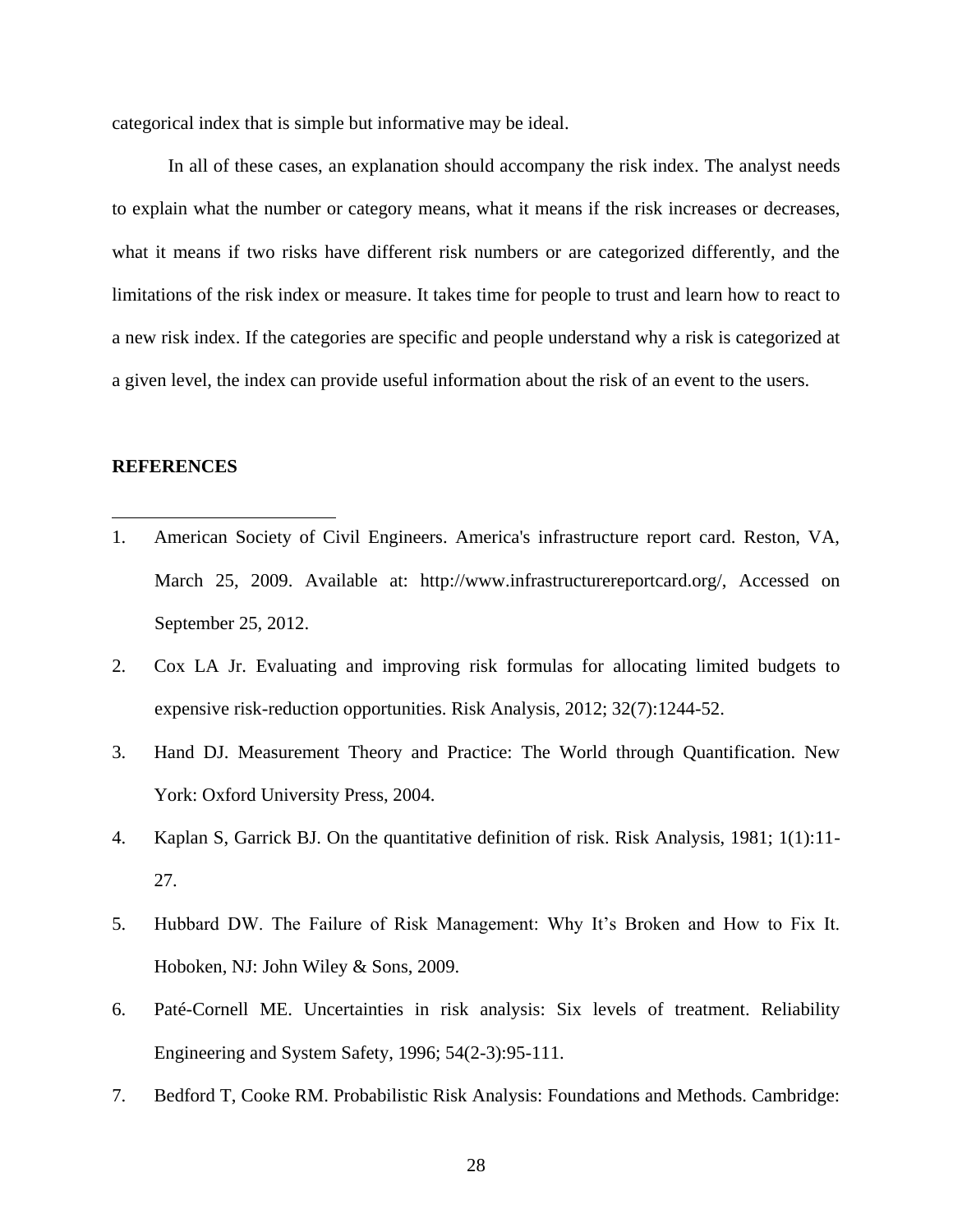Cambridge University Press, 2001.

- 8. Cox LA Jr. Risk Analysis of Complex and Uncertain Systems, International Series in Operations Research and Management Science. New York: Springer, 2009.
- 9. Haimes YY. Risk Modeling, Assessment, and Management. 3rd ed. Hoboken NJ: John Wiley & Sons, 2009.
- 10. Paté-Cornell ME. Fire risks in oil refineries: Economic analysis of camera monitoring. Risk Analysis, 1985; 5(4):277-88.
- 11. Willis HH. Guiding resource allocations based on terrorism risk. Risk Analysis, 2007; 27(3):597-606.
- 12. Cox LA Jr. Why risk is not variance: An expository note. Risk Analysis, 2008; 28(4):925- 928.
- 13. Vrijling JK, van Hengel W, Houben, RJ. A framework for risk evaluation. Journal of Hazardous Materials, 1995; 43(3):245-261.
- 14. Crouhy M, Galai D, Mark R. Risk management: comprehensive chapters on market, credit, and operational risk. New York: McGraw-Hill, 2001.
- 15. Artzner P, Delbaen F, Eber J-M, Heath D. Coherent measures of risk. Mathematical Finance, 1999; 9(3):203-28.
- 16. Föllmer, H, Schied A. Convex measures of risk and trading constraints. Finance and Stochastics, 2002; 6:429-447.
- 17. Acerbi C, Tasche D. Expected shortfall: A natural coherent alternative to value at risk. Economic Notes, 2002; 31(2):379-388.
- 18. Giesecke K, Schmidt T, Weber S. Measuring the risk of large losses. Journal of Investment Management, 2008; 6(4):1-15.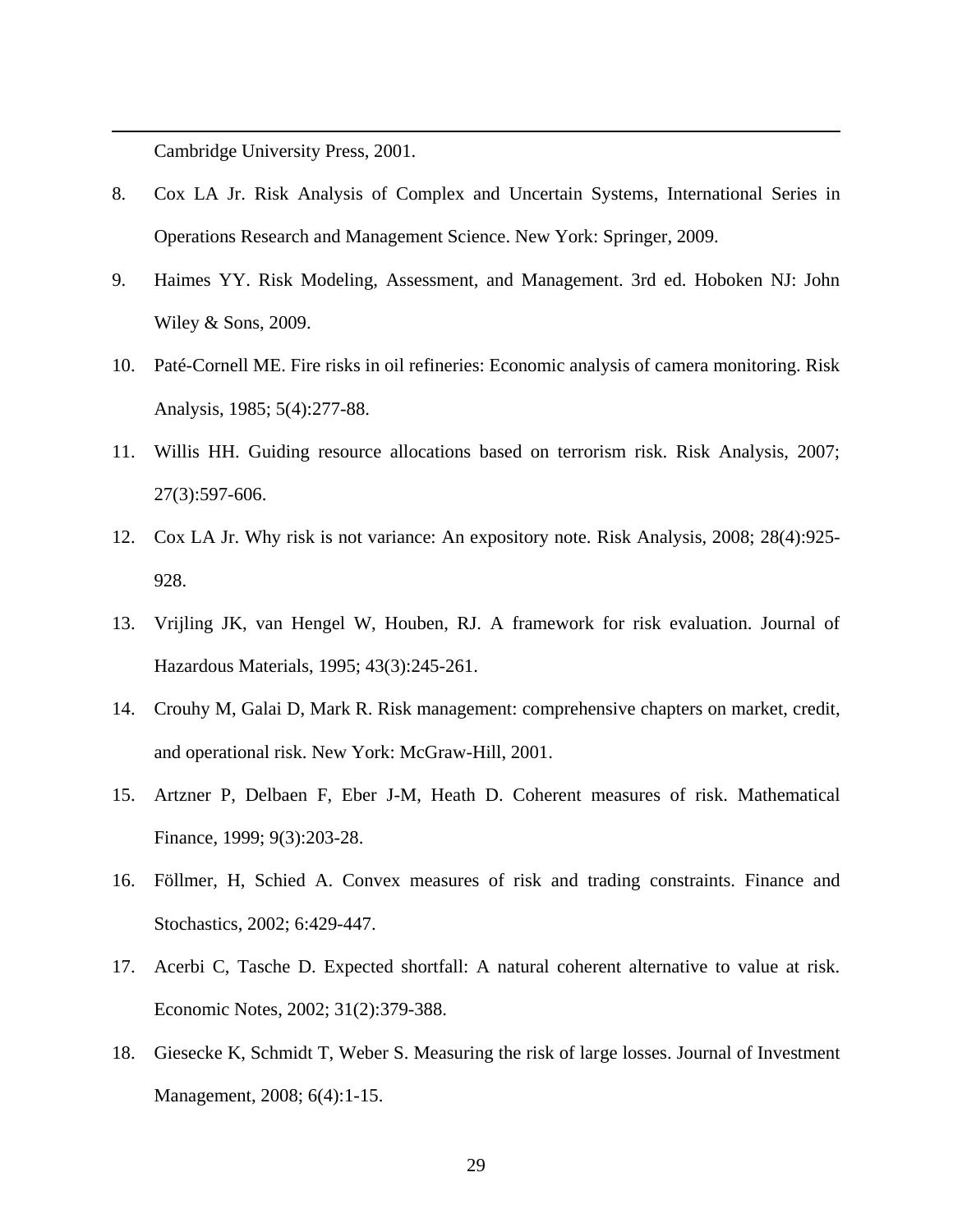19. Toumazis I, Kwon C, Batta R. Value-at-risk and conditional value-at-risk minimization for hazardous materials routing. In: Batta R, Kwon C, editors. Handbook of OR/MS models in hazardous materials transportation. Springer; forthcoming.

- 20. Verderame PM, Floudas C. Operational planning of large-scale industrial batch plants under demand due date and amount uncertainty: II. Conditional value-at-risk framework. Industrial & Engineering Chemistry Research, 2010; 49(1):260-275.
- 21. Dehlendorff C, Kulahci M, Merser S, Andersen KK. Conditional value at risk as a measure for waiting time in simulations of hospital units. Quality Technology  $\&$  Quantitative Management, 2010; 7(3):321-6.
- 22. Asbeck EL, Haimes YY. The partitioned multiobjective risk method (PMRM). Large Scale Systems 1984; 6:13-38.
- 23. Bell DE. Risk, return, and utility. Management Science, 1995; 41(1):23-30.
- 24. Jia J, Dyer JS. A standard measure of risk and risk-value models. Management Science, 1996; 42(12):1691-1705.
- 25. Liu Y-W, Kapur KC. New models and measures for reliability of multi-state systems. In Misra KB, editor. Handbook of performability engineering. London: Springer-Verlag; 2008. p. 431-445.
- 26. Weber S. Distribution-invariant risk measures, information, and dynamic consistency. Mathematical Finance, 2006; 16(2):419-441.
- 27. Klöppel S, Schweizer M. Dynamic indifference valuation via convex risk measures. Mathematical Finance, 2007; 17(4):599-627.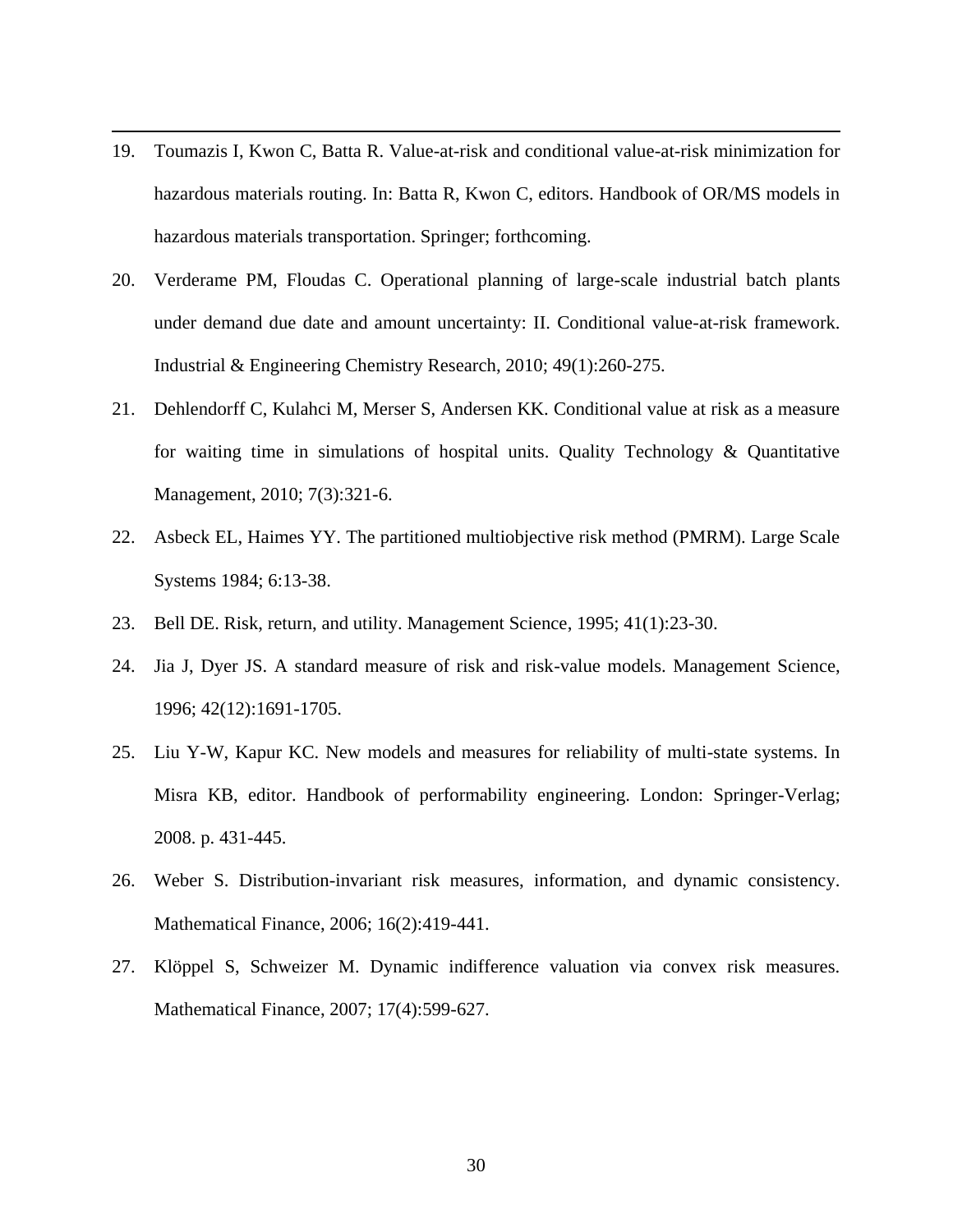28. Föllmer, H, Schied A. Robust preferences and convex measures of risk. In: Sandmann K, Schönbucher PJ, editors. Advances in finance and stochastics: essays in honour of Dieter Sondermann. New York: Springer-Verlag; 2002. p. 39-56.

- 29. Fishburn, PC. Mean-risk analysis with risk associated with below-target returns. The American Economic Review, 1977; 67(2):116-126.
- 30. Donkers B, Melenberg B, van Soest A. Estimating risk attitudes using lotteries: A large sample approach. Journal of Risk and Uncertainty, 2003; 22(2):165-195.
- 31. Hallahan TA, Faff RW, McKenzie MD. An empirical investigation of personal financial risk tolerance. Financial Services Review, 2004; 13:57-78.
- 32. Fischhoff B, Watson SR, Hope C. Defining risk. Policy Sciences, 1984; 17:123-139.
- 33. Davidson RA. An urban earthquake disaster risk index [dissertation] Stanford, CA: Stanford University; 1997. 280 p.
- 34. Davidson RA, Lambert KB. Comparing the hurricane disaster risk of U.S. coastal cities. Natural Hazards Review, 2001; 2(3):132-142.
- 35. Anemüller S, Monreal S, Bals C. *Global Climate Risk Index 2006: Weather-Related Loss Events and Their Impacts on Countries in 2004 and in a Long-Term Comparison*. Bonn: Germanwatch e.V., 2006. Available at: www.germanwatch.org/klak/cri06.pdf, Accessed on September 25, 2012.
- 36. Piegorsch WW, Cutter SL, Hardisty F. Benchmark analysis for quantifying urban vulnerability to terrorist incidents. Risk Analysis, 2007; 27(6):1411-1425.
- 37. Gilchrist W. Modelling failure modes and effects analysis. The International Journal of Quality & Reliability Management, 1993; 10(5):16-23.
- 38. Ben-Daya M, Raouf A. A revised failure mode and effects analysis model. The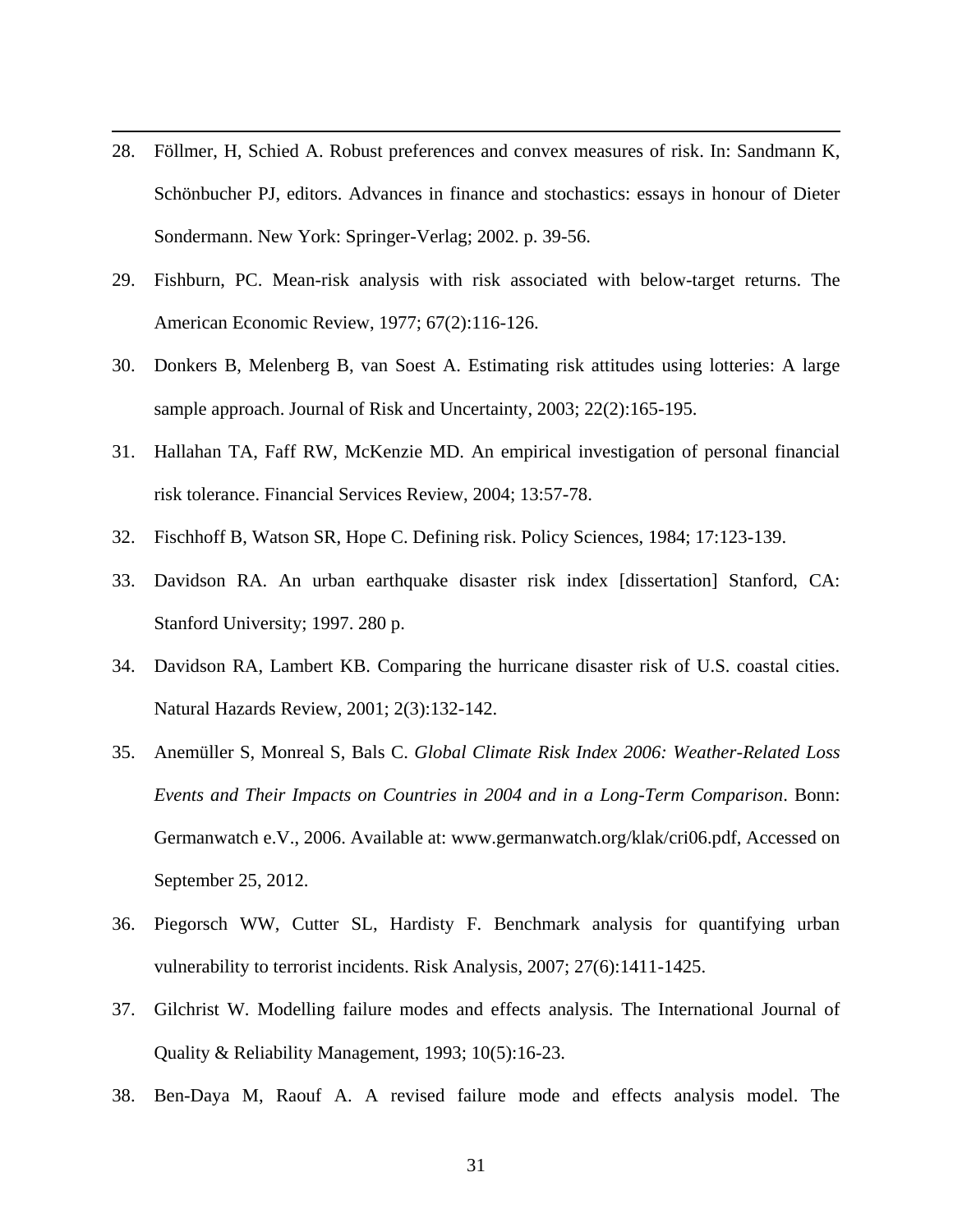International Journal of Quality & Reliability Management, 1996; 13(1):43-47.

 $\overline{a}$ 

- 39. Long J, Fischhoff B. Setting risk priorities: A formal model. Risk Analysis, 2000; 20(3):339-51.
- 40. Paté-Cornell ME. Quantitative safety goals for risk management of industrial facilities. Structural Safety, 1994; 13(3):145-157.
- 41. Plum MM. Rational and development of a scale to communicate environmental and other community risks. In: Linkov I, Ferguson E, Magar VS, editors. Real-time and deliberative decision making, Dordrecht, The Netherlands: Springer; 2009. p. 103-126.
- 42. Paulos JA. Innumeracy: Mathematical Illiteracy and Its Consequences. New York: Hill and Wang, 1988.
- 43. Novy, CH, Edwards R, Imy D, Goss S. SPC and Its Products, March 2010. Available at: http://www.spc.noaa.gov/misc/about.html#Severe Weather Watches, Accessed on September 25, 2012.
- 44. Bureau of Transportation Statistics (US), Research and Innovative Technology Administration. Table 2-1: Transportation fatalities by mode. In: National transportation statistics, Chapter 2 - transportation safety, section A – multimodal, April 2012. Available at:

http://www.bts.gov/publications/national\_transportation\_statistics/html/table\_02\_01.html, Accessed on September 25, 2012.

- 45. Evans L, Frick MC, Schwing RC. Is it safer to fly or drive? Risk Analysis, 1990; 10(2):239-246.
- 46. Sivak M, Weintraub DJ, Flannagan M. Nonstop flying is safer than driving. Risk Analysis, 1991; 11(1):145-148.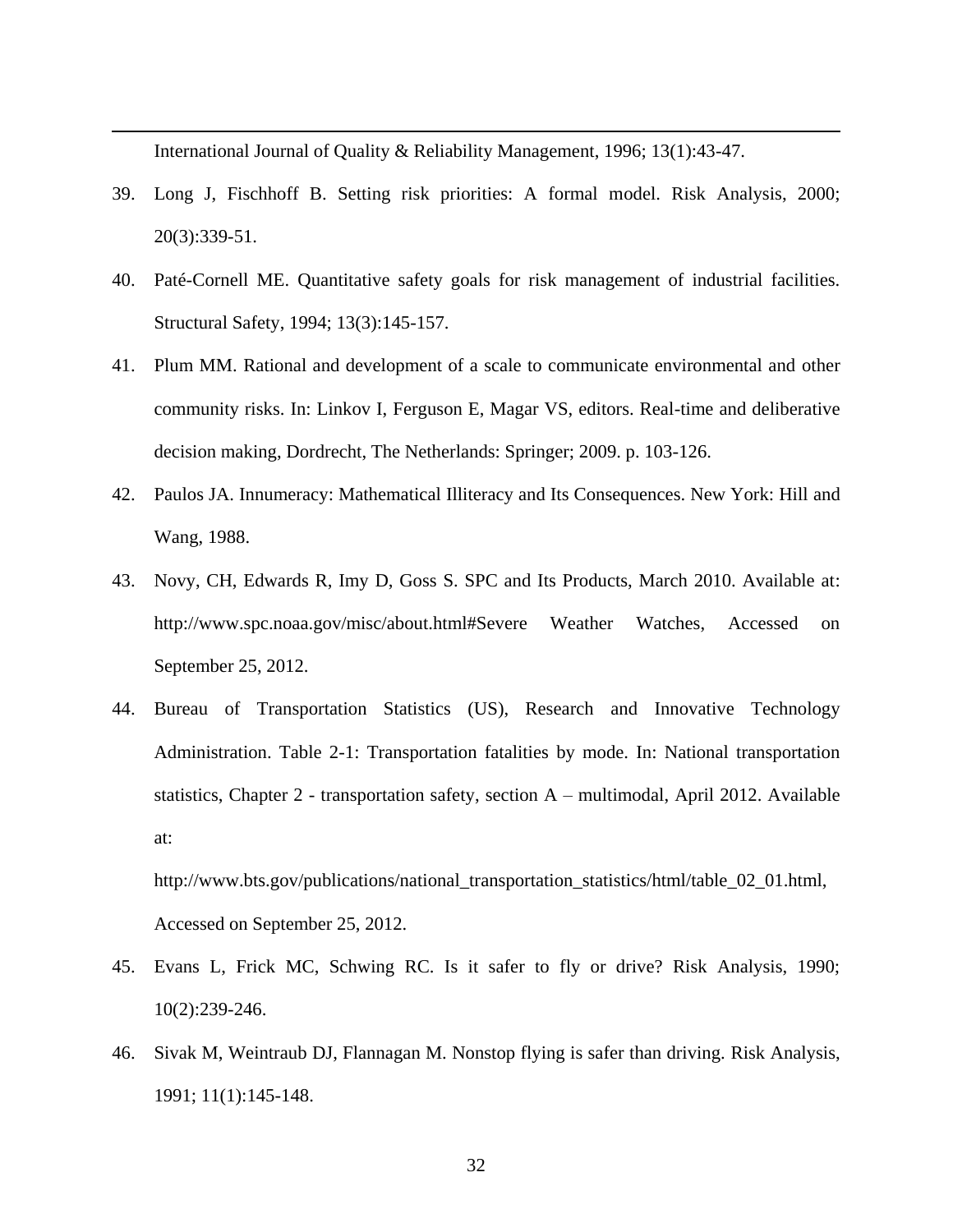- 47. McCarthy PS. Public policy and highway safety: A city-wide perspective. Regional Science and Urban Economics, 1999; 29:231-44.
- 48. Horn MET, Fulton N, Westcott M. Measures of societal risk and their potential use in civil aviation. Risk Analysis, 2008; 28(6):1711-26.
- 49. Li G, Baker SP. Crash risk in general aviation. JAMA, 2007; 297(14):1596-1598.

 $\overline{a}$ 

- 50. Bhalla K, Ezzati M, Mahal A et al. A risk-based method for modeling traffic fatalities. Risk Analysis, 2007; 27 (1):125-36.
- 51. Bureau of Transportation Statistics (US), Research and Innovative Technology Administration. Table 2-9: U.S. air carrier safety data. In: National transportation statistics, Chapter 2 - transportation safety, section B – air, July 2011. Available at: http://www.bts.gov/publications/national\_transportation\_statistics/html/table\_02\_09.html, Accessed on June 27, 2012.
- 52. Bureau of Transportation Statistics (US), Research and Innovative Technology Administration. Table 2-10: U.S. commuter air carrier safety data." In: National transportation statistics, Chapter 2 - transportation safety, section  $B - air$ , July 2011. Available at:  $\alpha$ http://www.bts.gov/publications/national\_transportation\_statistics/html/table\_02\_10.html, Accessed on June 27, 2012.
- 53. Bureau of Transportation Statistics (US), Research and Innovative Technology Administration. Table 2-13: U.S. on-demand air taxi safety data." In: National transportation statistics, Chapter 2 - transportation safety, section B – air, October 2011. Available at:  $\alpha$

http://www.bts.gov/publications/national\_transportation\_statistics/html/table\_02\_13.html,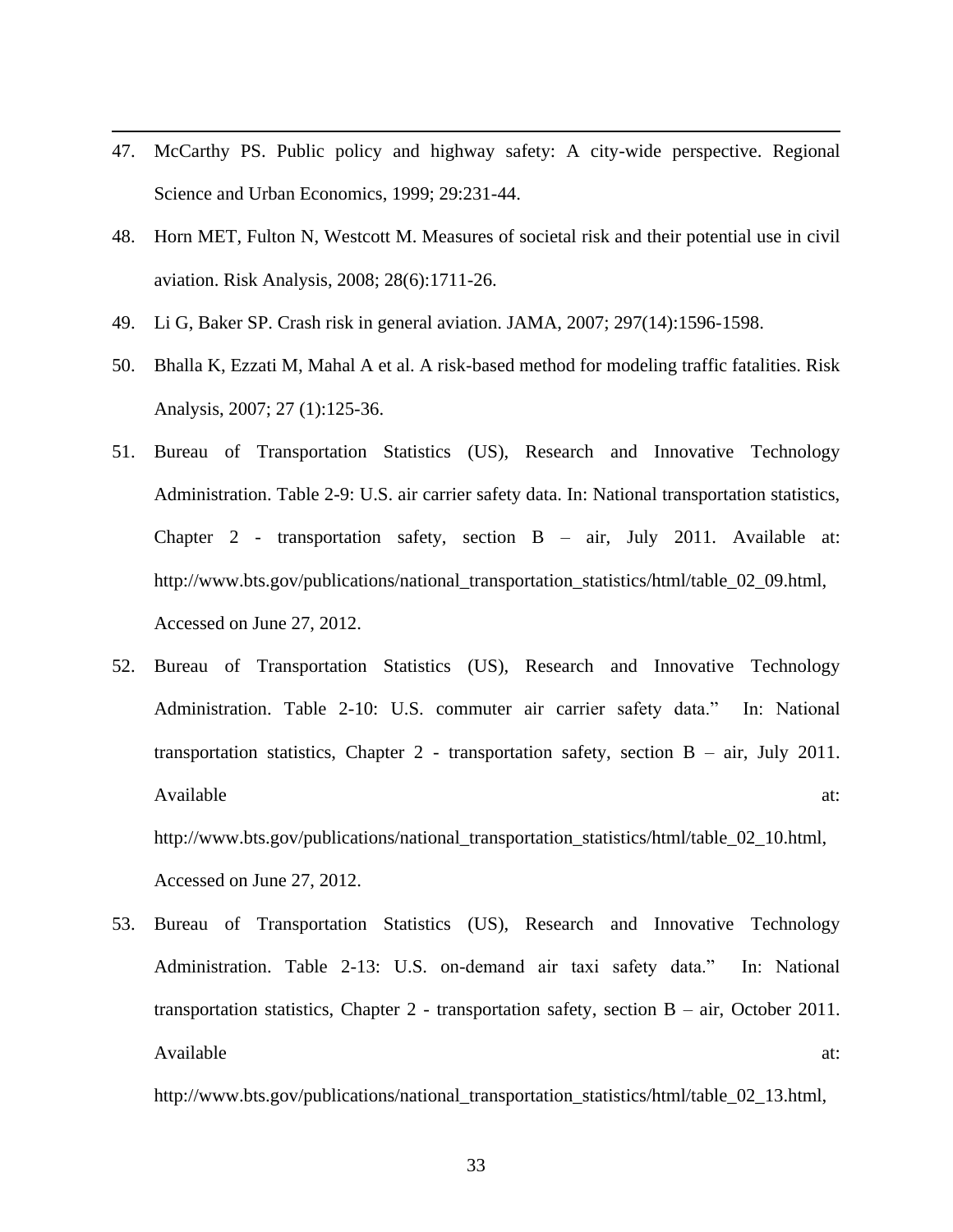Accessed on June 27, 2012.

- 54. Bureau of Transportation Statistics (US), Research and Innovative Technology Administration. Table 2-18: Motor vehicle fatalities, vehicle-miles, and associated rates by highway functional system." In: National transportation statistics, Chapter 2 transportation safety, section C – highway, July 2012. Available at: http://www.bts.gov/publications/national\_transportation\_statistics/html/table\_02\_18.html, Accessed on September 25, 2012.
- 55. National Transportation Safety Board (US). Aviation: Accident Database & Synopses, 2012. Available at: http://www.ntsb.gov/aviationquery/index.aspx, Accessed on June 28, 2012.
- 56. National Highway Traffic Safety Administration (US). Fatality Analysis Reporting System (FARS) Encyclopedia. NCSA Data Resource Website, 2012. Available at: http://wwwfars.nhtsa.dot.gov/Main/index.aspx, Accessed on June 25, 2012.
- 57. Fischhoff B, Lichtenstein S, Slovic P, Derby SL, Keeney RL. Acceptable Risk. Cambridge: Cambridge University Press; 1981.
- 58. Slovic P, Lichtenstein S, Fischhoff B. Modeling the societal impact of fatal accidents. Management Science, 1984; 30(4):464-474.
- 59. Keller LR, Wang Y, Feng T. Measures of risk equity. In: JJ Cochran, editor. Wiley encyclopedia of operations research and management science. Hoboken, NJ: John Wiley & Sons; 2011.
- 60. Griesmeyer JM, Okrent D. Risk management and decision rules for light water reactors. Risk Analysis, 1981; 1(2):121-136.